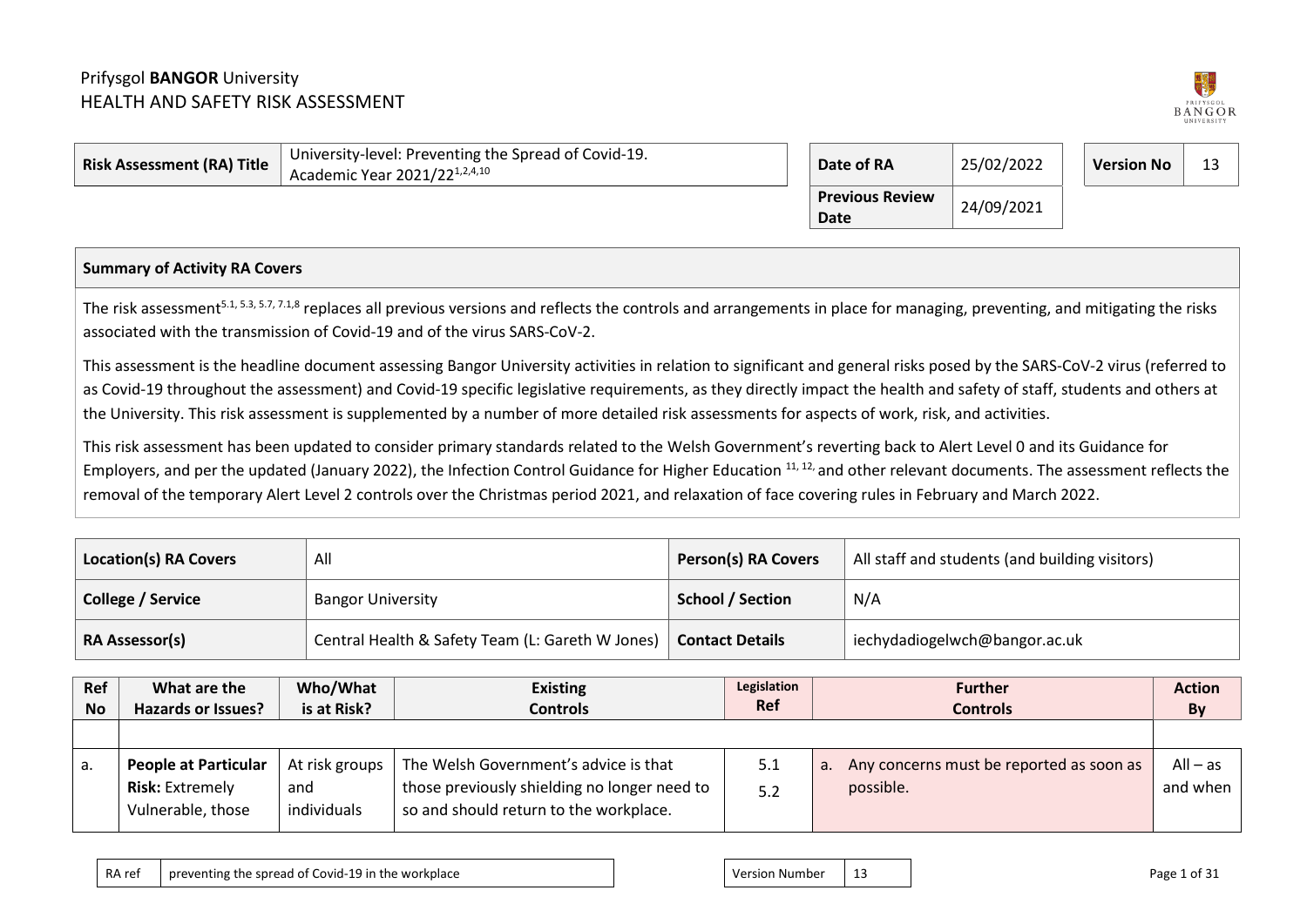| Ref       | What are the              | Who/What    | <b>Existing</b>                               | Legislation | <b>Further</b>  | <b>Action</b> |
|-----------|---------------------------|-------------|-----------------------------------------------|-------------|-----------------|---------------|
| <b>No</b> | <b>Hazards or Issues?</b> | is at Risk? | <b>Controls</b>                               | Ref         | <b>Controls</b> | By            |
|           | shielding, those at-      |             | More detailed information on 'staff at risk'  | 5.11        |                 |               |
|           | and those with at-        |             | can be found on the H&S website:              | 7.7         |                 |               |
|           | risk persons at           |             | https://my.bangor.ac.uk/hss/covid19.php.en    | 10.         |                 |               |
|           | home                      |             | and from the Human Resources webpage,         |             |                 |               |
|           |                           |             | here: Occupational Health (bangor.ac.uk)      |             |                 |               |
|           |                           |             | Those classed as Clinically Extremely         |             |                 |               |
|           |                           |             | Vulnerable must, with their Line Manager      |             |                 |               |
|           |                           |             | complete the 'At Risk Staff' Risk Assessment  |             |                 |               |
|           |                           |             | prior to return to campus.                    |             |                 |               |
|           |                           |             | Clinically Vulnerable people, at moderate     |             |                 |               |
|           |                           |             | risk from Covid-19 can, with their Line       |             |                 |               |
|           |                           |             | Manager also complete the 'At Risk Staff'     |             |                 |               |
|           |                           |             | Risk Assessment prior to return to campus.    |             |                 |               |
|           |                           |             | Staff falling into these categories can make  |             |                 |               |
|           |                           |             | themselves known, in confidence to their      |             |                 |               |
|           |                           |             | Line Manager.                                 |             |                 |               |
|           |                           |             | The return-to-work authorisation process      |             |                 |               |
|           |                           |             | will confirm there are no health limitations  |             |                 |               |
|           |                           |             | due to Covid-19 risk, before permitting       |             |                 |               |
|           |                           |             | return to campus.                             |             |                 |               |
|           |                           |             | Students with increased health risks would    |             |                 |               |
|           |                           |             | contact Student Services for an initial       |             |                 |               |
|           |                           |             | assessment and a personal learning support    |             |                 |               |
|           |                           |             | plan produced to safeguard and support the    |             |                 |               |
|           |                           |             | student to participate, where possible, and   |             |                 |               |
|           |                           |             | to achieve their academic targets.            |             |                 |               |
|           |                           |             | These same principles will apply for staff or |             |                 |               |
|           |                           |             | students living with a person, or persons     |             |                 |               |
|           |                           |             | who are at higher risk from COVID-19.         |             |                 |               |
|           |                           |             |                                               |             |                 |               |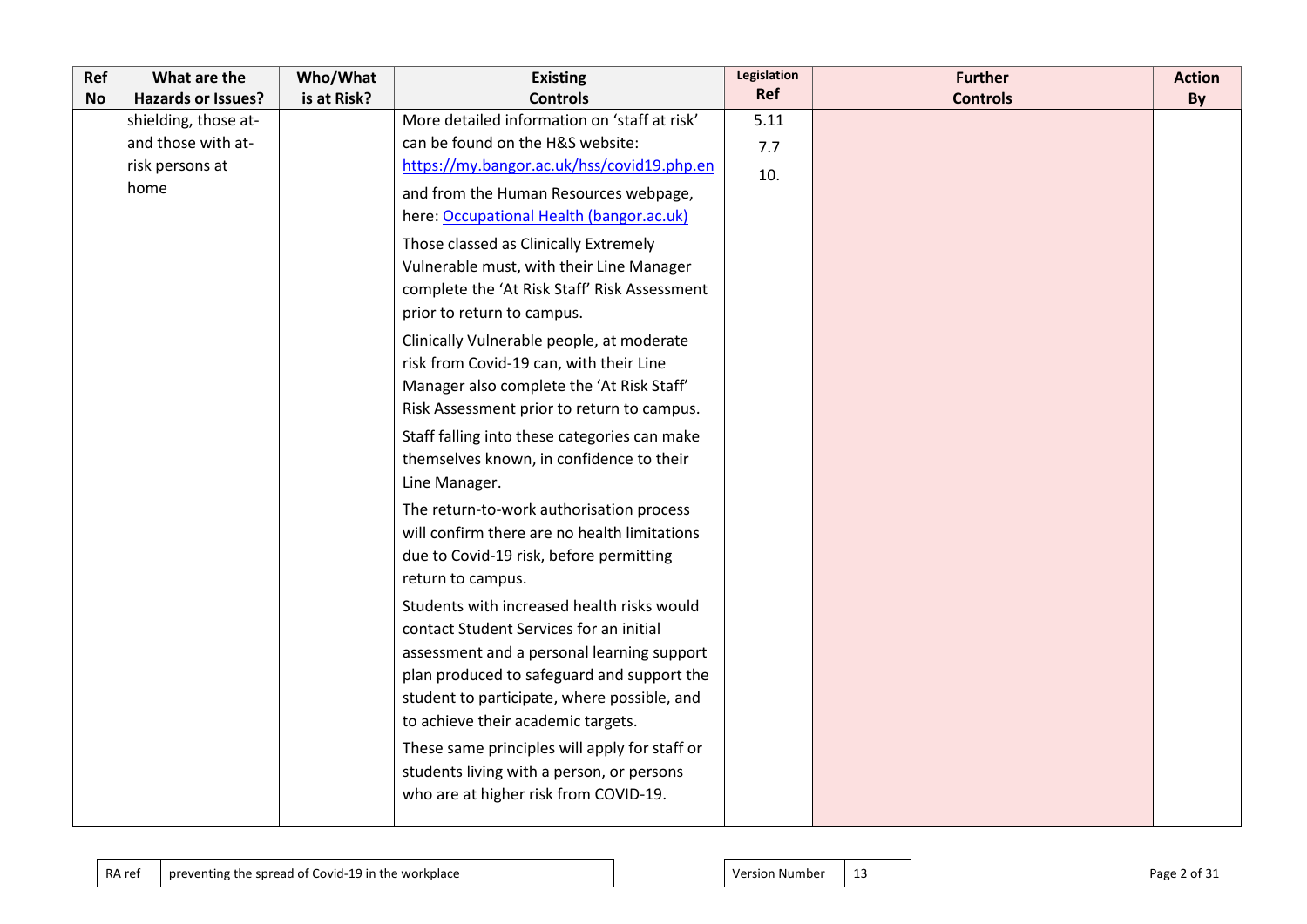| Ref       | What are the                                                                                                                | Who/What     | <b>Existing</b>                                                                                                                                                                                                                                                                                                                                                                                                                             | Legislation<br>Ref     | <b>Further</b>                                                                                                                         | <b>Action</b> |
|-----------|-----------------------------------------------------------------------------------------------------------------------------|--------------|---------------------------------------------------------------------------------------------------------------------------------------------------------------------------------------------------------------------------------------------------------------------------------------------------------------------------------------------------------------------------------------------------------------------------------------------|------------------------|----------------------------------------------------------------------------------------------------------------------------------------|---------------|
| <b>No</b> | <b>Hazards or Issues?</b>                                                                                                   | is at Risk?  | <b>Controls</b><br>All actions and decisions reached should                                                                                                                                                                                                                                                                                                                                                                                 |                        | <b>Controls</b>                                                                                                                        | By            |
|           |                                                                                                                             |              | make sure equality and accessibility issues<br>are also considered.                                                                                                                                                                                                                                                                                                                                                                         |                        |                                                                                                                                        |               |
|           |                                                                                                                             |              |                                                                                                                                                                                                                                                                                                                                                                                                                                             |                        |                                                                                                                                        |               |
| b.        | <b>International</b>                                                                                                        | All staff,   | International Arrivals from UK Listed RED                                                                                                                                                                                                                                                                                                                                                                                                   |                        |                                                                                                                                        |               |
|           | <b>Students wishing to</b>                                                                                                  | students and | Countries                                                                                                                                                                                                                                                                                                                                                                                                                                   | 2.                     |                                                                                                                                        |               |
|           | attend                                                                                                                      | the local    | a. As countries or regions are included on                                                                                                                                                                                                                                                                                                                                                                                                  | 8.                     |                                                                                                                                        |               |
|           | Bangor/Wrexham                                                                                                              | communities  | the UK Red List of countries then all<br>students arriving from those countries or                                                                                                                                                                                                                                                                                                                                                          | 10.                    |                                                                                                                                        |               |
|           | Note: UK Lockdown<br>and Travel<br><b>Restricted Areas is</b>                                                               |              | territories must follow the UK Border<br>Agency requirements, which may<br>include a period in a quarantine hotel.                                                                                                                                                                                                                                                                                                                          |                        | International Office will oversee all<br>a.<br>aspects of international student plans for<br>arrival and discuss with students any     | Int. Office   |
|           | no longer applicable<br>(June 2021). If local                                                                               |              | International Arrivals from non-RED<br>countries                                                                                                                                                                                                                                                                                                                                                                                            |                        | travel restrictions, as applicable.                                                                                                    |               |
|           | travel restrictions<br>are re-introduced<br>the risk assessment<br>will be updated<br>accordingly, or a<br>protocol agreed. |              | Note: the rules on International Arrivals are<br>currently in a state of change and the<br>summary offered here offers an indication of<br>controls at the time of writing. All readers<br>should refer to the UK and Wales<br>coronavirus controls for International<br>arrivals.<br>b. Arrivals will be required to follow the UK<br>immigration controls for international<br>arrivals, pertinent to that time and<br>country of origin. | 4.<br>5.8<br>8.<br>10. | b. Halls of Residences will support all<br>students who are self-isolating<br>(quarantine) following their arrival, where<br>resident. | Halls         |
|           |                                                                                                                             |              | NOTE: The following link should be used for<br>accurate advice for Wales: Rules for foreign<br>travel to and from Wales: coronavirus<br>(COVID-19)   GOV.WALES                                                                                                                                                                                                                                                                              |                        |                                                                                                                                        |               |
|           |                                                                                                                             |              |                                                                                                                                                                                                                                                                                                                                                                                                                                             |                        |                                                                                                                                        |               |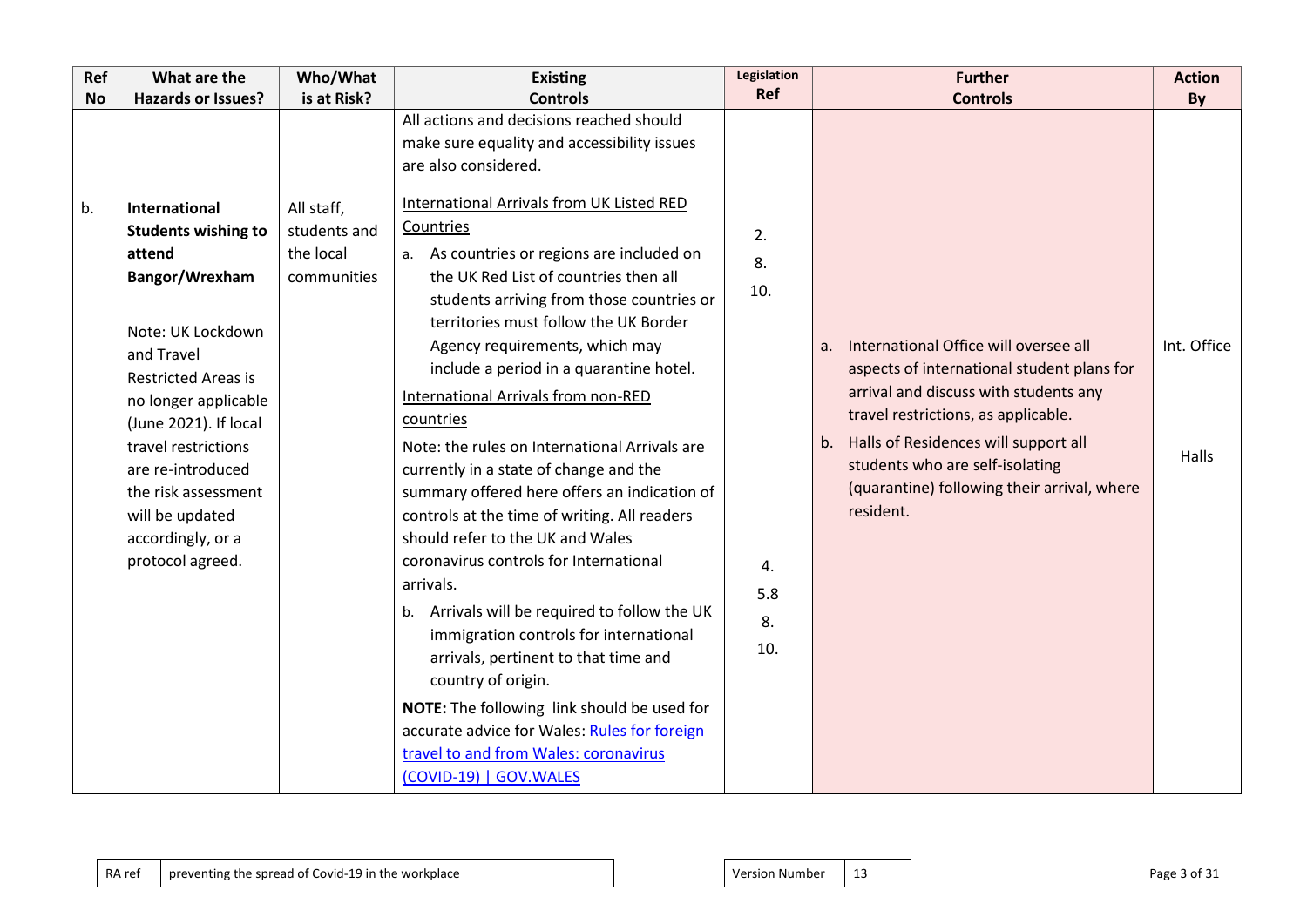| Ref       | What are the              | Who/What     | <b>Existing</b>                                                                                                                                                                                                                                                                                                                                                                                                                                                                                                                                                                                                                                                                                                                                                                                                                                                                                                                                                          | <b>Legislation</b> | <b>Further</b>                            | <b>Action</b> |
|-----------|---------------------------|--------------|--------------------------------------------------------------------------------------------------------------------------------------------------------------------------------------------------------------------------------------------------------------------------------------------------------------------------------------------------------------------------------------------------------------------------------------------------------------------------------------------------------------------------------------------------------------------------------------------------------------------------------------------------------------------------------------------------------------------------------------------------------------------------------------------------------------------------------------------------------------------------------------------------------------------------------------------------------------------------|--------------------|-------------------------------------------|---------------|
| <b>No</b> | <b>Hazards or Issues?</b> | is at Risk?  | <b>Controls</b>                                                                                                                                                                                                                                                                                                                                                                                                                                                                                                                                                                                                                                                                                                                                                                                                                                                                                                                                                          | Ref                | <b>Controls</b>                           | By            |
|           |                           |              | For any arrival (mostly for unvaccinated)<br>c.<br>Non-UK national Students who require<br>to self-isolate at the University this can<br>be facilitated through their own<br>privately arranged accommodation or<br>with University Halls Office.<br>Support arrangements are in place for<br>d.<br>students in Halls, including provision of<br>food and other requirements (including<br>'welcome' pack of kitchen utensils).<br>Students who are required to isolate<br>may not attend in-person activities and<br>will be accessing academic material, as<br>applicable, on-line only until their<br>quarantine period is over.<br>Where and if applicable, arrivals from<br>e.<br>certain countries may need to arrange<br>for PCR testing and if so, must arrange<br>for their test kits to be delivered to their<br>isolation address. Where they are<br>isolating in Halls arrangements are in<br>place to deliver and collect the kits for<br>use and analysis. |                    |                                           |               |
| c.        | <b>New-Variants</b>       | All staff,   | <b>Background</b>                                                                                                                                                                                                                                                                                                                                                                                                                                                                                                                                                                                                                                                                                                                                                                                                                                                                                                                                                        | $\overline{2}$     | HS&EM Task Group to consider as and<br>a. | <b>HSEMTG</b> |
|           | Covid-19 (increased       | students and | The new-variants of SARS-Cov-2 with a far                                                                                                                                                                                                                                                                                                                                                                                                                                                                                                                                                                                                                                                                                                                                                                                                                                                                                                                                |                    | when the situation changes significantly  |               |
|           | infection risk)           | the local    | higher transmission rate or which has the                                                                                                                                                                                                                                                                                                                                                                                                                                                                                                                                                                                                                                                                                                                                                                                                                                                                                                                                |                    | due to new variants.                      |               |
|           |                           | community    | potential to have more significant ill health                                                                                                                                                                                                                                                                                                                                                                                                                                                                                                                                                                                                                                                                                                                                                                                                                                                                                                                            |                    |                                           |               |
|           |                           |              | effects will necessitate a review of existing                                                                                                                                                                                                                                                                                                                                                                                                                                                                                                                                                                                                                                                                                                                                                                                                                                                                                                                            |                    |                                           |               |
|           |                           |              | controls and behaviour, to reduce                                                                                                                                                                                                                                                                                                                                                                                                                                                                                                                                                                                                                                                                                                                                                                                                                                                                                                                                        |                    |                                           |               |
|           |                           |              | transmission risks in the workplace and                                                                                                                                                                                                                                                                                                                                                                                                                                                                                                                                                                                                                                                                                                                                                                                                                                                                                                                                  |                    |                                           |               |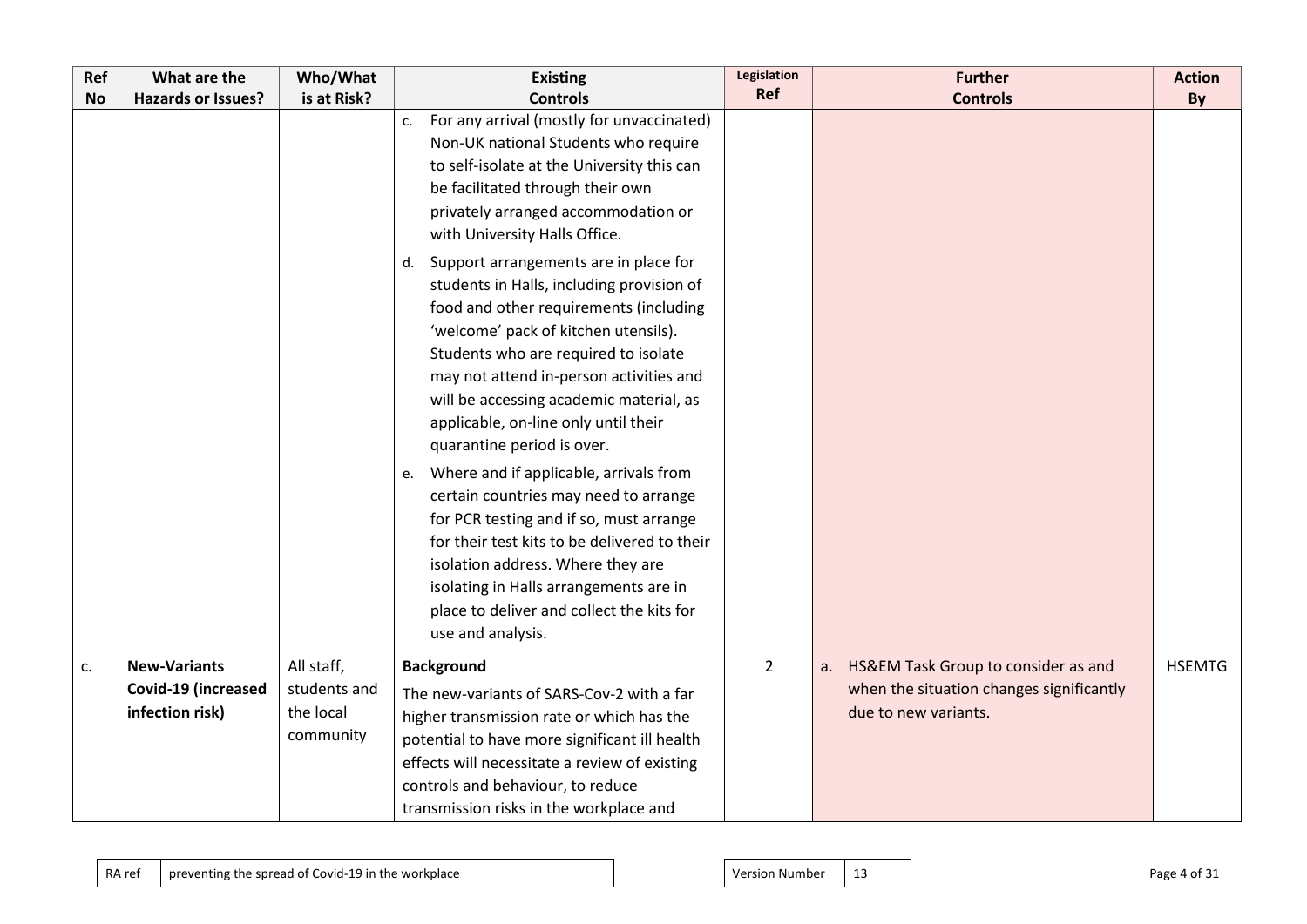| Ref       | What are the              | Who/What                                             | <b>Existing</b>                                                                                                                                                                                                                                                                                                                                                                                                                                                                                                       | Legislation | <b>Further</b>  | <b>Action</b> |
|-----------|---------------------------|------------------------------------------------------|-----------------------------------------------------------------------------------------------------------------------------------------------------------------------------------------------------------------------------------------------------------------------------------------------------------------------------------------------------------------------------------------------------------------------------------------------------------------------------------------------------------------------|-------------|-----------------|---------------|
| <b>No</b> | <b>Hazards or Issues?</b> | is at Risk?                                          | <b>Controls</b>                                                                                                                                                                                                                                                                                                                                                                                                                                                                                                       | Ref         | <b>Controls</b> | By            |
|           |                           |                                                      | across the wider community. The University<br>will be guided by UK and Wales Government<br>advice and requirements.                                                                                                                                                                                                                                                                                                                                                                                                   |             |                 |               |
|           |                           |                                                      | New-variants [direct-impact] mitigations                                                                                                                                                                                                                                                                                                                                                                                                                                                                              |             |                 |               |
|           |                           |                                                      | The University considers local Covid-19 rates<br>and risks, and the wider impact on the local<br>community of returning students as part of<br>the decision process for students to return<br>to campus for blended learning. This is done<br>via the Health, Safety and Emergency<br>Management Task Group and any sub-<br>group.                                                                                                                                                                                    |             |                 |               |
| d.        | <b>Covid-19 Testing</b>   | All staff,<br>students and<br>the local<br>community | The protocols and requirements for testing<br>are likely to change after March 2022. The<br>following is accurate to 25 <sup>th</sup> February 2022.<br>For staff (PCR)                                                                                                                                                                                                                                                                                                                                               |             | a.              |               |
|           |                           |                                                      | For staff who wish to use the local<br>testing unit in the Bangor Area, the<br>telephone number is 119. Further<br>information is on the staff Covid-19 FAQ<br>page and via<br>https://bcuhb.nhs.wales/covid-19/covid-<br>19-testing/book-a-covid-19-test/<br>b. Staff are requested to advise the<br>University via the on-line Reporting<br>Cases of Covid-19 portal.<br>Staff and students are requested to support<br>the Test, Trace and Protect strategy and to<br>self-isolate when advised and as required by | 5.4<br>5.14 |                 |               |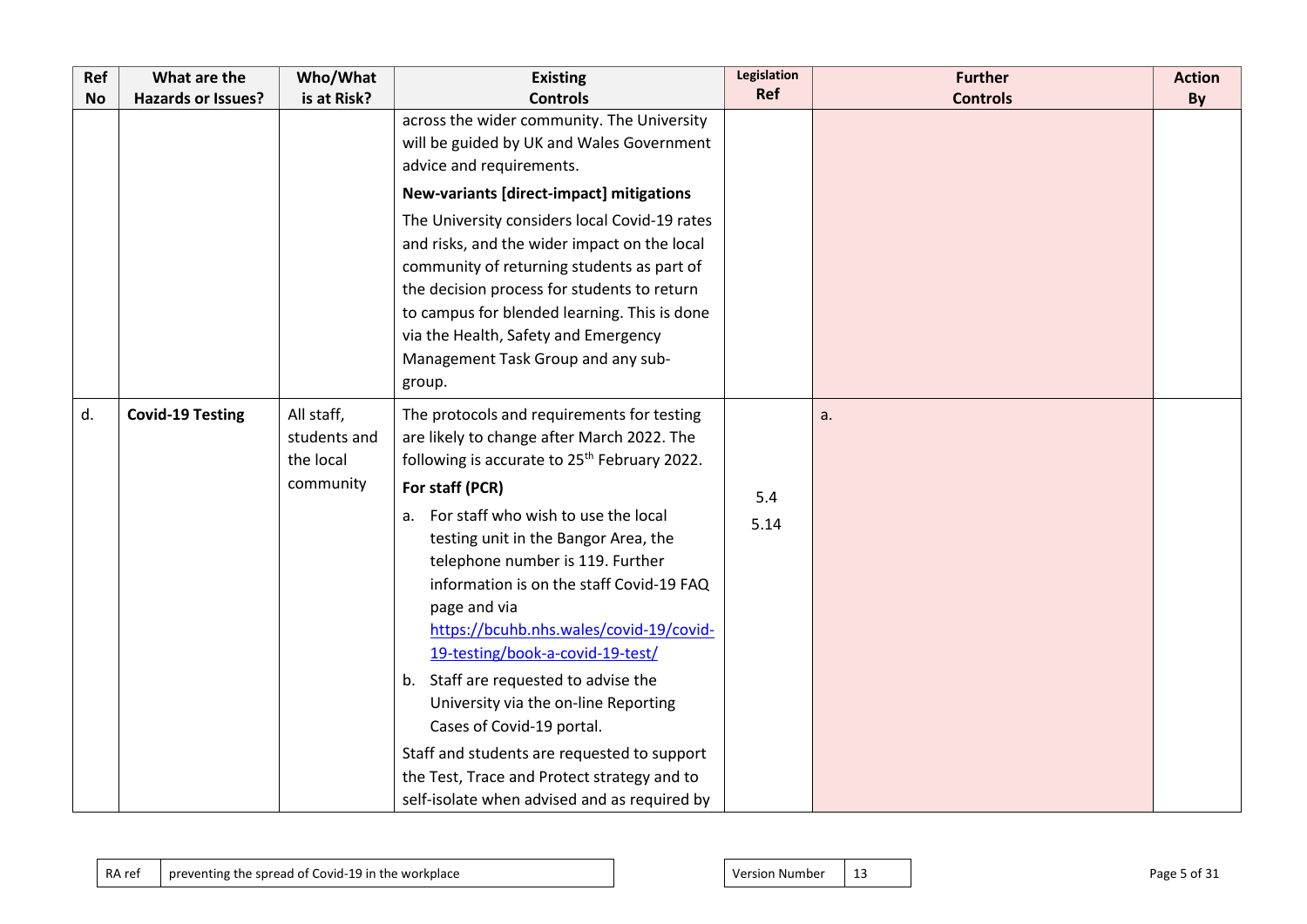| Ref       | What are the                                     | Who/What                                    | <b>Existing</b>                                                                                                                                                                                                                | Legislation | <b>Further</b>                                                                                                                                                                                                                   | <b>Action</b>                           |
|-----------|--------------------------------------------------|---------------------------------------------|--------------------------------------------------------------------------------------------------------------------------------------------------------------------------------------------------------------------------------|-------------|----------------------------------------------------------------------------------------------------------------------------------------------------------------------------------------------------------------------------------|-----------------------------------------|
| <b>No</b> | <b>Hazards or Issues?</b>                        | is at Risk?                                 | <b>Controls</b>                                                                                                                                                                                                                | Ref         | <b>Controls</b>                                                                                                                                                                                                                  | By                                      |
|           |                                                  |                                             | Welsh Government, or in accordance with<br>the rules of where they are domiciled.                                                                                                                                              |             |                                                                                                                                                                                                                                  |                                         |
|           |                                                  |                                             | <b>For Students</b><br>There is a Covid-19 Testing arrangement                                                                                                                                                                 |             |                                                                                                                                                                                                                                  |                                         |
|           |                                                  |                                             | c.<br>in Bangor. This operates 7-days a week<br>and may be booked via 119.                                                                                                                                                     |             |                                                                                                                                                                                                                                  |                                         |
|           |                                                  |                                             | d. Students are requested to advise the<br>University via the on-line Reporting<br>Cases of Covid-19 portal.                                                                                                                   |             |                                                                                                                                                                                                                                  |                                         |
|           |                                                  |                                             | <b>Asymptomatic Testing &amp; Home Test Kits</b><br>LFT kits are currently <b>available</b> for staff and<br>students from a number of locations across<br>the University. This service is likely to stop<br>after March 2022. |             |                                                                                                                                                                                                                                  |                                         |
|           |                                                  |                                             | Home test kits are available from several<br>e.<br>University locations (Wrexham and<br>Bangor) for staff and students to collect.                                                                                             |             |                                                                                                                                                                                                                                  |                                         |
|           |                                                  |                                             | Results from home-testing should be<br>f.<br>uploaded to the NHS App, with the<br>relevant Bangor or Wrexham University<br>Site Reference appended.                                                                            |             |                                                                                                                                                                                                                                  |                                         |
|           |                                                  |                                             | Positive results must also be notified to<br>g.<br>the University via the Covid APP.                                                                                                                                           |             |                                                                                                                                                                                                                                  |                                         |
| e.        | <b>Covid-19 Tracing</b><br><b>Close Contacts</b> | All staff and<br>students, the<br>community | The protocols and requirements for contact<br>tracing are likely to change after March<br>2022. The following is accurate to 25th<br>February 2022.                                                                            | 5.4         | a. For Close-Contacts: it is recognised that<br>the current arrangements for self-isolation<br>being dependent on whether a person is<br>vaccinated or not will cause confusion and<br>pose a potential risk to University staff | H&S/<br>Student<br>Services /<br>Trades |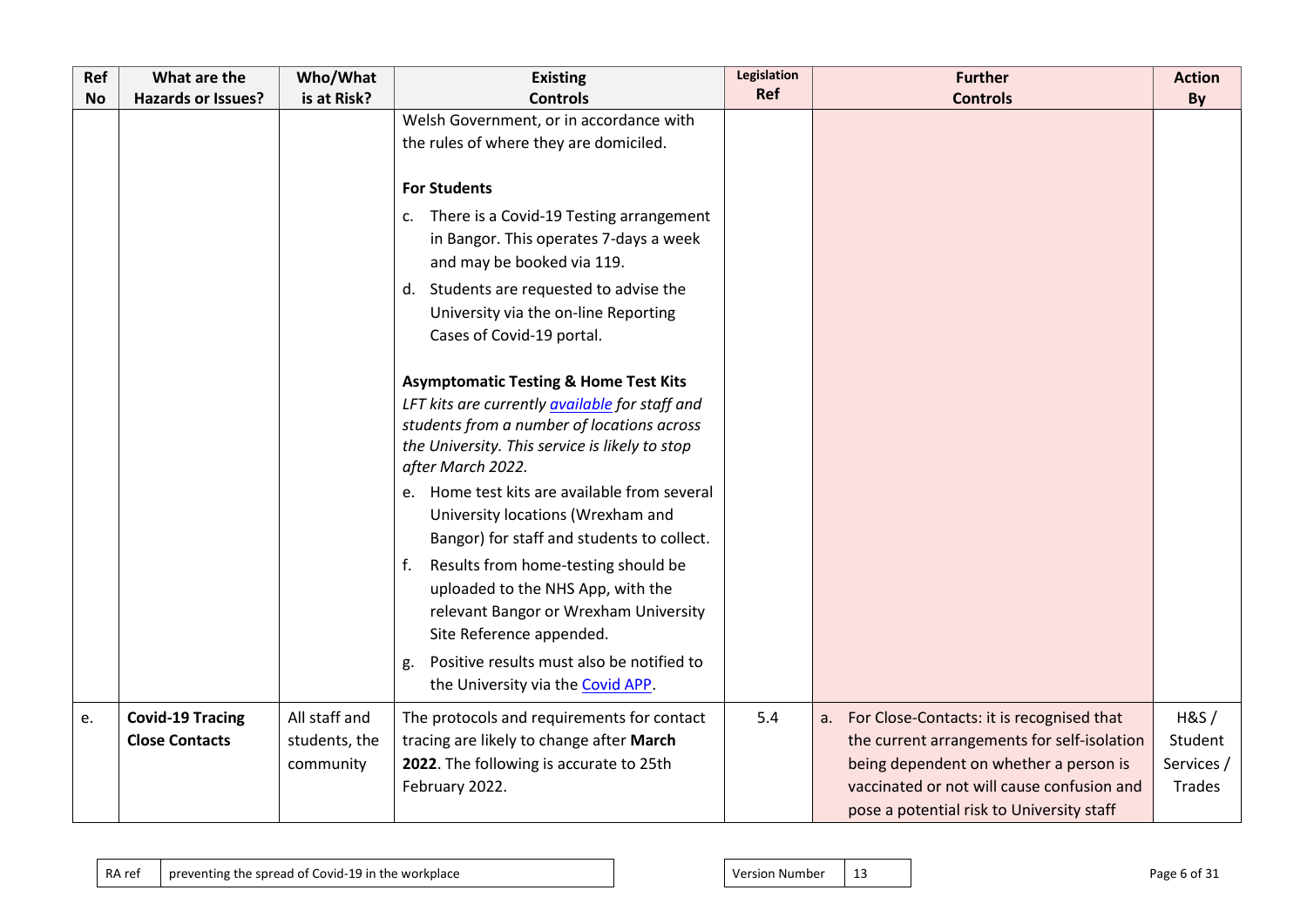| Ref | What are the              | Who/What    | <b>Existing</b>                                                                                                                                                                                                                                                                                                                                                                                                                                                                                                | Legislation | <b>Further</b>                                                                                                                                                                                                                                                                                                                                       | <b>Action</b>                      |
|-----|---------------------------|-------------|----------------------------------------------------------------------------------------------------------------------------------------------------------------------------------------------------------------------------------------------------------------------------------------------------------------------------------------------------------------------------------------------------------------------------------------------------------------------------------------------------------------|-------------|------------------------------------------------------------------------------------------------------------------------------------------------------------------------------------------------------------------------------------------------------------------------------------------------------------------------------------------------------|------------------------------------|
| No  | <b>Hazards or Issues?</b> | is at Risk? | <b>Controls</b>                                                                                                                                                                                                                                                                                                                                                                                                                                                                                                | Ref         | <b>Controls</b>                                                                                                                                                                                                                                                                                                                                      | By                                 |
|     |                           |             | a. All in-person staff/student academic and<br>student-led activities must be recorded<br>on the Check-in App. This will list all who<br>are present, the location of the activity<br>and have an assigned Covid risk<br>category.<br>b. The University will follow appropriate<br>WG controls for university-led or<br>organised events and the use of<br>University indoor catering/alcohol<br>facilities i.e. capacity restrictions, Risk                                                                   |             | and students. The success or otherwise of<br>the local and national messaging will be<br>evaluated as part of regular discussions<br>and reviews on how the University is<br>managing covid cases etc.<br>The potential for self-isolation<br>requirements to change and relax is noted<br>and University advice will reflect Wales<br>requirements. | Unions /<br>Halls<br><b>HSEMTG</b> |
|     |                           |             | Assessments.<br>For support staff the Line Manager will<br>c.<br>be contacted to identify all possible<br>close contacts.<br>d. A University 'tracing' team has been<br>established to monitor Covid-19 cases,<br>identify contacts and to liaise with TTP                                                                                                                                                                                                                                                     |             |                                                                                                                                                                                                                                                                                                                                                      |                                    |
|     |                           |             | and local authority tracing teams.<br>e. Where a Covid-19 case is notified, TTP<br>will advise the Covid positive person on<br>self-isolation requirements and to<br>identify close contacts. Where a close<br>contact within the University has been<br>identified the information is shared with<br>the University. Close contacts, identified<br>on the APP etc., will also be advised by<br>the University that they were in an event<br>with a covid positive person, and what<br>action should be taken. |             |                                                                                                                                                                                                                                                                                                                                                      |                                    |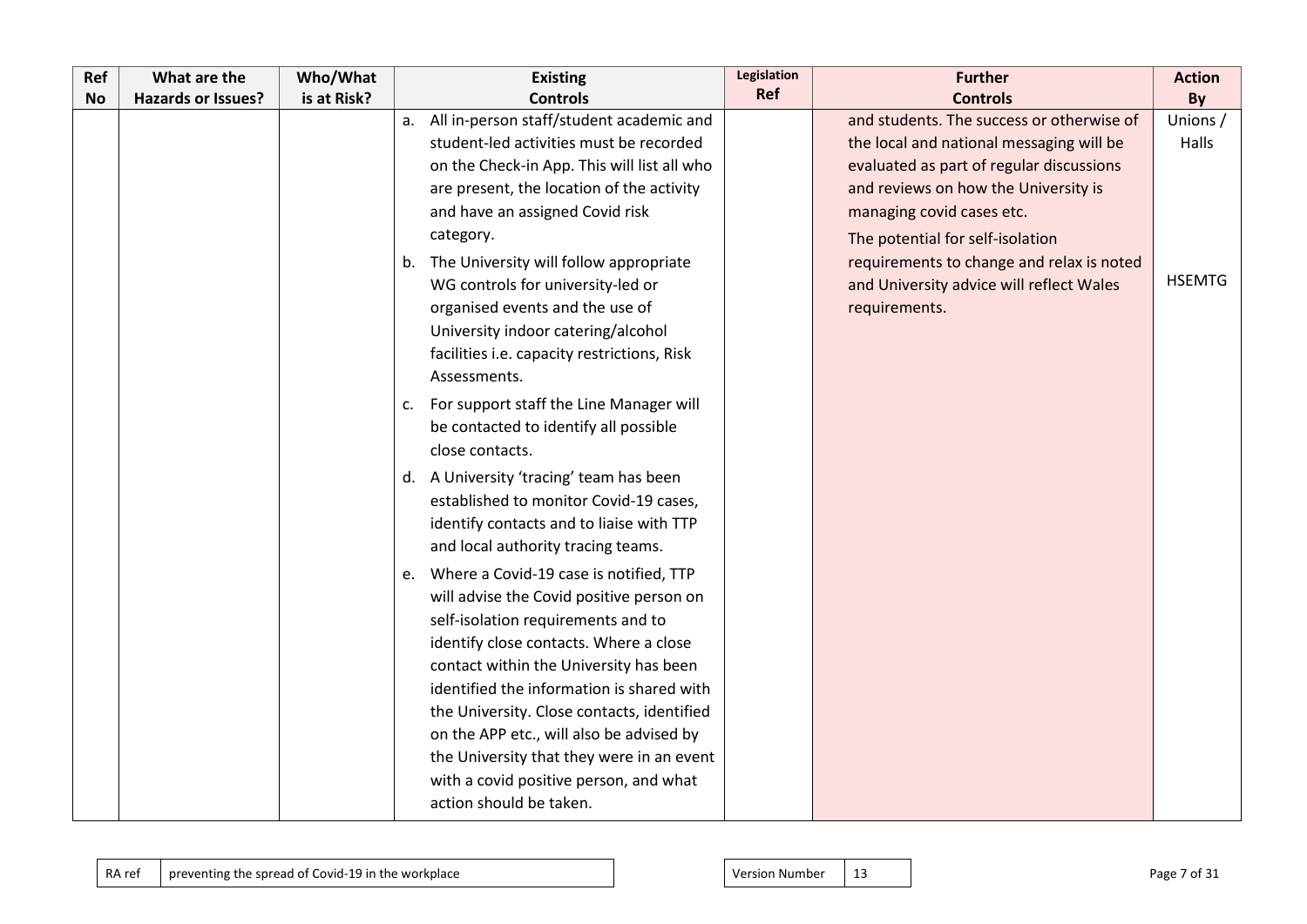| Ref       | What are the                                                | Who/What                                             | <b>Existing</b>                                                                                                                                                                                                                                                                                                                                                                                                                                                                                                                                                                                         | <b>Legislation</b> | <b>Further</b>  | <b>Action</b> |
|-----------|-------------------------------------------------------------|------------------------------------------------------|---------------------------------------------------------------------------------------------------------------------------------------------------------------------------------------------------------------------------------------------------------------------------------------------------------------------------------------------------------------------------------------------------------------------------------------------------------------------------------------------------------------------------------------------------------------------------------------------------------|--------------------|-----------------|---------------|
| <b>No</b> | <b>Hazards or Issues?</b>                                   | is at Risk?                                          | <b>Controls</b>                                                                                                                                                                                                                                                                                                                                                                                                                                                                                                                                                                                         | Ref                | <b>Controls</b> | By            |
|           |                                                             |                                                      | All covid positive staff and students must<br>f.<br>self-isolate, as appropriate and in<br>accordance with the requirements of<br>where (which country) they are.<br>The need for close contacts to self-<br>g.<br>isolate will be governed by their<br>vaccination status and further advice is<br>available on the staff and student FAQ.<br>h. Household contacts should follow the<br>advice provided by the applicable<br>government agency.<br>University Halls are notified of Covid-19<br>i.<br>cases within Halls of Residences and<br>advise and support households during<br>self-isolation. |                    |                 |               |
| f.        | <b>Notification of</b><br><b>Covid-19 Positive</b><br>Cases | All staff,<br>students and<br>the local<br>community | a. Staff and students are requested to<br>advise the University via the on-line<br>Reporting Cases of Covid-19 portal. BU<br>Covid Related Apps (bangor.ac.uk)<br>b. The University may also receive direct<br>reports from the applicable Tracing<br>Team (e.g. Gwynedd Council).<br>The reporting portal is part of the Check-<br>C.<br>in-App and enables the University to<br>immediately commence support and<br>mitigation arrangements.<br>Any reports received directly by a<br>d.<br>Manager should be directed to the Head<br>of School / Director immediately for                            | 5.4                |                 |               |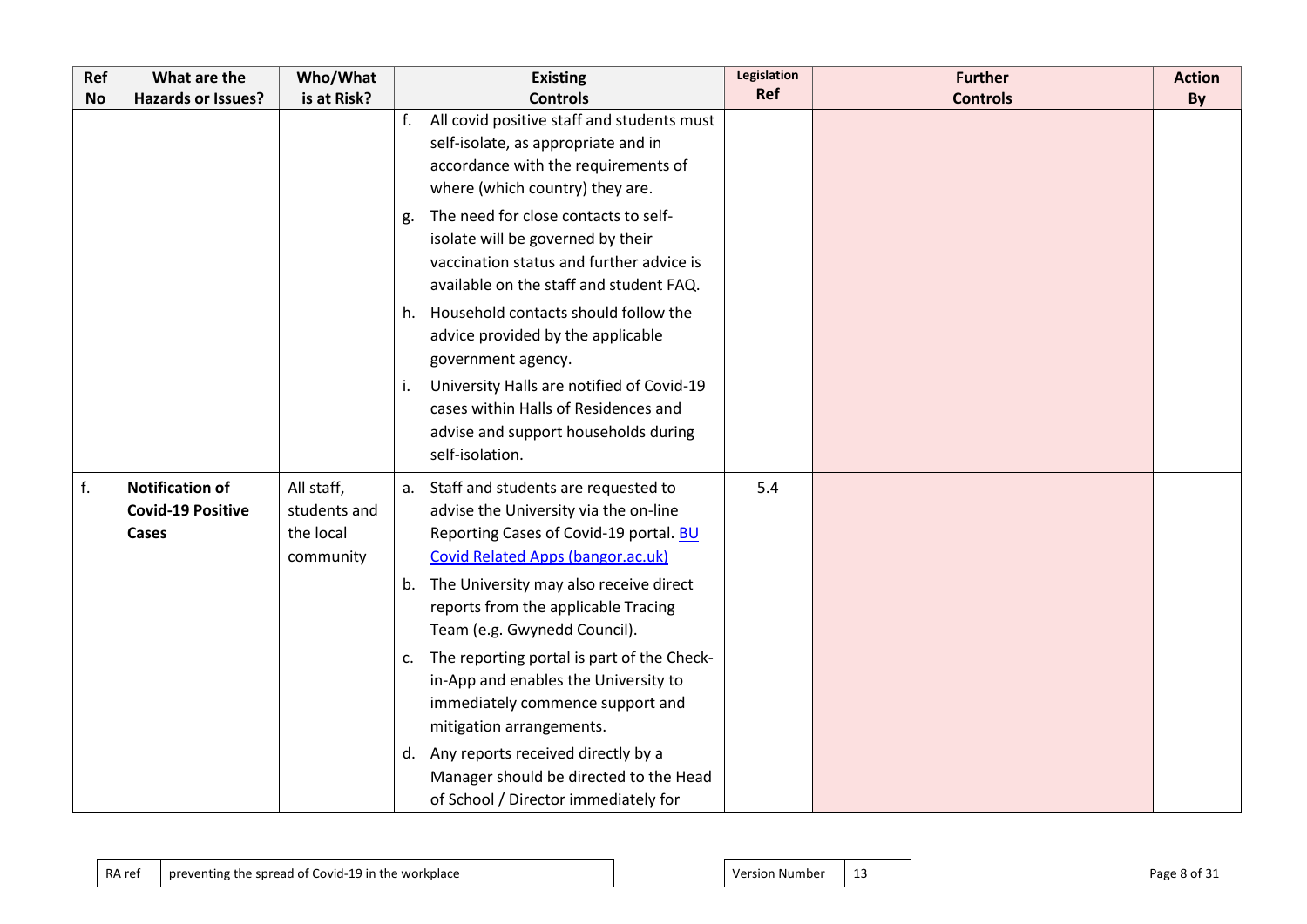| Ref<br><b>No</b> | What are the<br><b>Hazards or Issues?</b>                                                                   | Who/What<br>is at Risk?                                                        | <b>Existing</b><br><b>Controls</b>                                                                                                                                                                                                                                                                                                                                                                                                                                                                                                                                                                                                                                                                                                                                                                                                                    | Legislation<br>Ref                     | <b>Further</b><br><b>Controls</b>                                                                                                                                                                                                                                                                                                                                                                                              | <b>Action</b><br>By                                                                  |
|------------------|-------------------------------------------------------------------------------------------------------------|--------------------------------------------------------------------------------|-------------------------------------------------------------------------------------------------------------------------------------------------------------------------------------------------------------------------------------------------------------------------------------------------------------------------------------------------------------------------------------------------------------------------------------------------------------------------------------------------------------------------------------------------------------------------------------------------------------------------------------------------------------------------------------------------------------------------------------------------------------------------------------------------------------------------------------------------------|----------------------------------------|--------------------------------------------------------------------------------------------------------------------------------------------------------------------------------------------------------------------------------------------------------------------------------------------------------------------------------------------------------------------------------------------------------------------------------|--------------------------------------------------------------------------------------|
|                  |                                                                                                             |                                                                                | forwarding to Governance &<br>Compliance.<br>e. Staff and students should always be<br>directed to the on-line portal if they<br>make a direct notification. The portal<br>also advises the student and staff<br>member to contact their tutor/manager<br>immediately.                                                                                                                                                                                                                                                                                                                                                                                                                                                                                                                                                                                |                                        |                                                                                                                                                                                                                                                                                                                                                                                                                                |                                                                                      |
| g.               | <b>Action to be taken</b><br>where a member of<br>staff or student<br>reports they are<br>Covid-19 positive | Those<br>involved and<br>impacted by<br>the activities<br>& local<br>community | <b>STUDENTS</b><br>a. Where a student tests positive for Covid-<br>19 they are advised to self-isolate, along<br>with their household if they are<br>unvaccinated.<br>SALTO Card access is withdrawn for the<br>b.<br>student and all known housemates (both<br>Halls and Private accommodation).<br>If the student is within Halls, the Halls<br>c.<br>team will implement their Covid<br>Procedures for Positive Cases, confirm<br>who in the household is required to self-<br>isolate (unvaccinated) in order to<br>provide support, including facilitating<br>supply of food and drink.<br>The relevant School will be advised that<br>d.<br>a member of their student community<br>has tested positive for Covid-19 and<br>asked whether there may have been<br>non-recorded (Check-in App) activities<br>the person may have been involved in. | 5.1<br>5.4<br>5.14<br>7.7<br>9.<br>10. | a. The effectiveness of these arrangements<br>should be supervised to evaluate the<br>impact of the recent UK/Wales<br>arrangements for no self-isolation<br>(vaccinated), isolation and of the success<br>or otherwise of communication on what<br>to do. As it is not possible to know<br>whether a close-contact is vaccinated or<br>not the success of the messaging (both<br>University and nationally) may be difficult. | H&S/<br>Student<br>Services /<br><b>Trades</b><br>Unions /<br>Halls<br><b>HSEMTG</b> |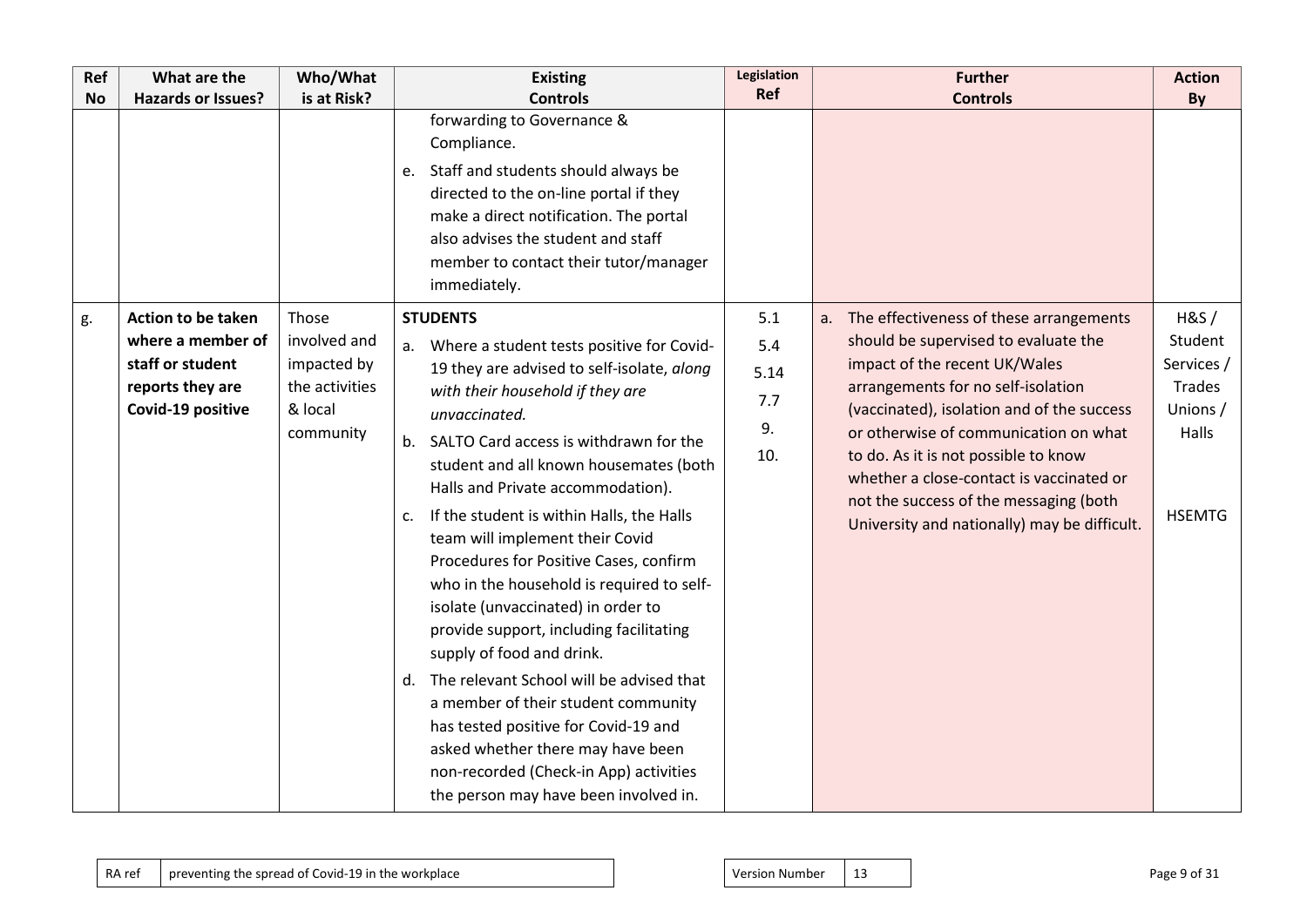| Ref | What are the              | Who/What    | <b>Existing</b>                                                                                                                                                                                                                                     | Legislation | <b>Further</b>  | <b>Action</b> |
|-----|---------------------------|-------------|-----------------------------------------------------------------------------------------------------------------------------------------------------------------------------------------------------------------------------------------------------|-------------|-----------------|---------------|
| No  | <b>Hazards or Issues?</b> | is at Risk? | <b>Controls</b>                                                                                                                                                                                                                                     | Ref         | <b>Controls</b> | By            |
|     |                           |             | e. The Check-in App will be evaluated, and<br>close contact information identified and<br>where applicable (Red, Amber and<br>Green risk events) shared with Gwynedd<br>Council.                                                                    |             |                 |               |
|     |                           |             | Information on self-isolation support for<br>f.<br>students will be shared by the University<br>Tracing Team and Halls, where<br>appropriate. The Student Society 'click &<br>collect' also offer a shopping support<br>service for self-isolators. |             |                 |               |
|     |                           |             | Information on self-isolation is provided<br>g.<br>on the Coronavirus FAQ, alongside<br>information on well-being and support<br>services.                                                                                                          |             |                 |               |
|     |                           |             | h. The covid-status of university residential<br>flats is checked a number of times daily<br>by the Domestics team, to ensure that<br>that access to the flat for cleaning<br>services are curtailed whilst the positive<br>case remains.           |             |                 |               |
|     |                           |             | <b>STAFF</b>                                                                                                                                                                                                                                        |             |                 |               |
|     |                           |             | Where a member of staff tests positive<br>for Covid-19 they are advised to self-<br>isolate.                                                                                                                                                        |             |                 |               |
|     |                           |             | SALTO Card access is withdrawn.<br>The Check-in App will be evaluated, and<br>k.<br>close contact information identified. The                                                                                                                       |             |                 |               |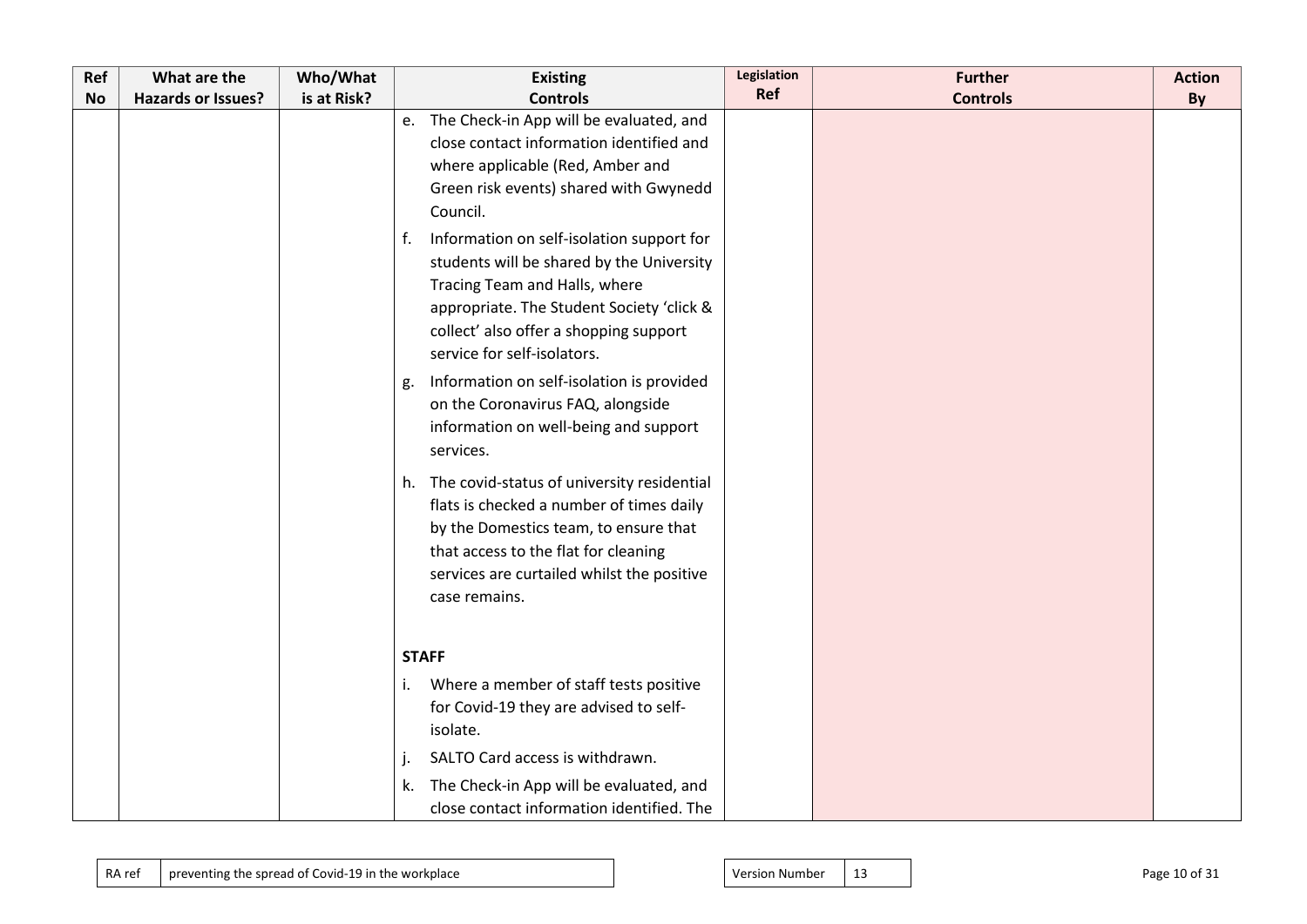| Ref       | What are the              | Who/What    | <b>Existing</b>                             | Legislation | <b>Further</b>  | <b>Action</b> |
|-----------|---------------------------|-------------|---------------------------------------------|-------------|-----------------|---------------|
| <b>No</b> | <b>Hazards or Issues?</b> | is at Risk? | <b>Controls</b>                             | Ref         | <b>Controls</b> | By            |
|           |                           |             | relevant Head of School or Line Manager     |             |                 |               |
|           |                           |             | or Director of Professional Service will    |             |                 |               |
|           |                           |             | also be contacted to identify whether       |             |                 |               |
|           |                           |             | there are any non-recorded (Check-in        |             |                 |               |
|           |                           |             | App) close contacts, and the risk           |             |                 |               |
|           |                           |             | category of those events/instances.         |             |                 |               |
|           |                           |             | Where applicable (Red, Amber and            |             |                 |               |
|           |                           |             | Green risk events) shared with Gwynedd      |             |                 |               |
|           |                           |             | Council.                                    |             |                 |               |
|           |                           |             | m. Colleagues within the relevant School /  |             |                 |               |
|           |                           |             | Service will be advised that a colleague    |             |                 |               |
|           |                           |             | has tested positive for Covid-19.           |             |                 |               |
|           |                           |             | <b>Procedural Notes</b>                     |             |                 |               |
|           |                           |             | n. The person testing positive is informed  |             |                 |               |
|           |                           |             | through the testing service to self-isolate |             |                 |               |
|           |                           |             | for the appropriate length of time since    |             |                 |               |
|           |                           |             | onset of symptoms.                          |             |                 |               |
|           |                           |             | o. Gwynedd/Mon Tracing will directly        |             |                 |               |
|           |                           |             | contact all those close contacts who may    |             |                 |               |
|           |                           |             | have to self-isolate dependent on           |             |                 |               |
|           |                           |             | vaccination status.                         |             |                 |               |
|           |                           |             | BU advise others that they have<br>p.       |             |                 |               |
|           |                           |             | attended an in-person activity with a       |             |                 |               |
|           |                           |             | person who has subsequently tested          |             |                 |               |
|           |                           |             | positive for Covid-19 (<3days from date     |             |                 |               |
|           |                           |             | of positive test).                          |             |                 |               |
|           |                           |             | All student close contacts (cohort or<br>q. |             |                 |               |
|           |                           |             | small contact group) will be advised that   |             |                 |               |
|           |                           |             | they are a close contact and to follow      |             |                 |               |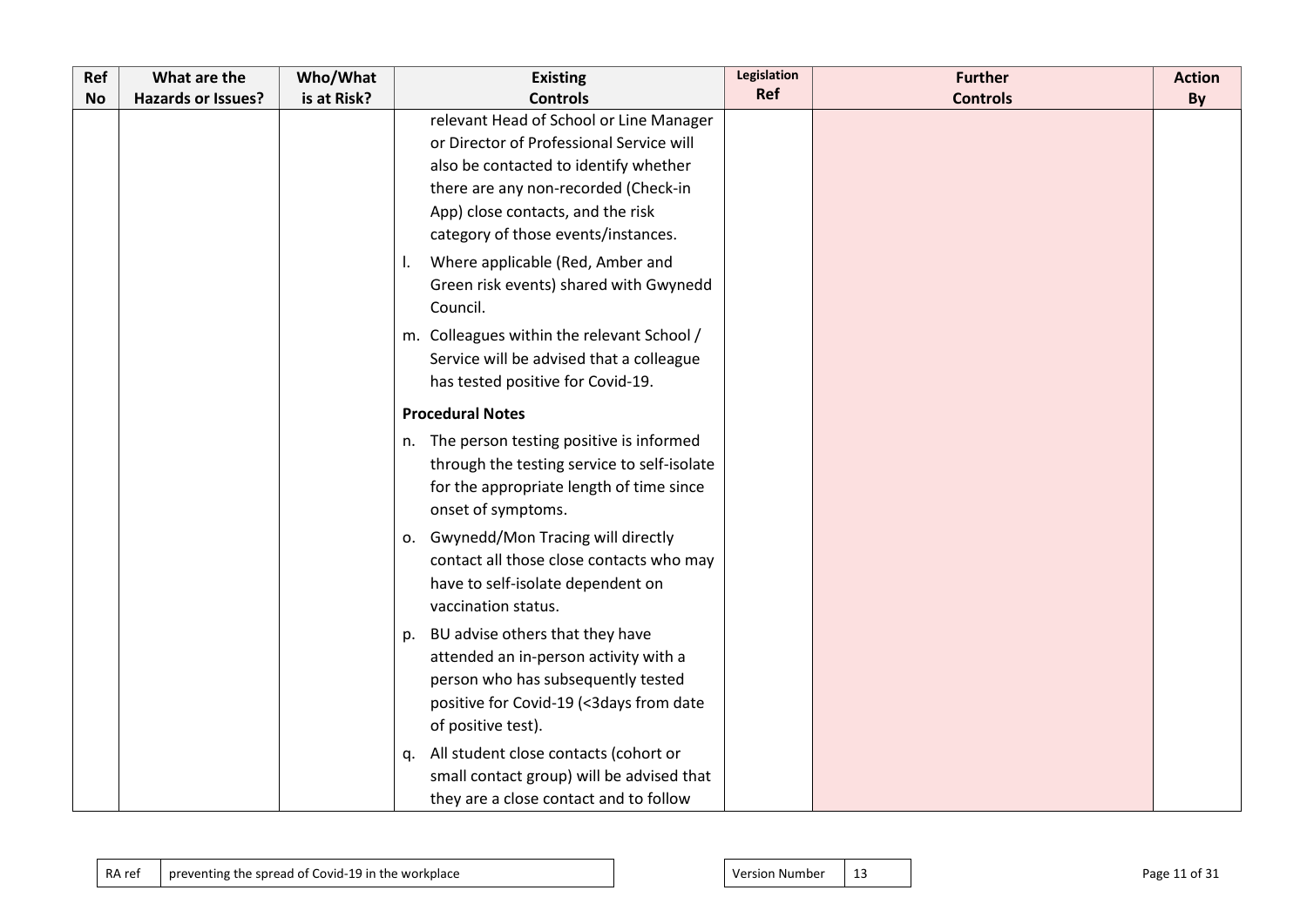| Ref       | What are the                                                                                                           | Who/What                                               | <b>Existing</b>                                                                                                                                                                                                                                                                                                                                                                                                                                       | Legislation | <b>Further</b>  | <b>Action</b> |
|-----------|------------------------------------------------------------------------------------------------------------------------|--------------------------------------------------------|-------------------------------------------------------------------------------------------------------------------------------------------------------------------------------------------------------------------------------------------------------------------------------------------------------------------------------------------------------------------------------------------------------------------------------------------------------|-------------|-----------------|---------------|
| <b>No</b> | Hazards or Issues?                                                                                                     | is at Risk?                                            | <b>Controls</b>                                                                                                                                                                                                                                                                                                                                                                                                                                       | Ref         | <b>Controls</b> | By            |
| h.        | <b>Outbreak and</b><br>Contingency<br><b>Planning &amp; Criteria</b><br>for stopping face to                           | Those<br>involved and<br>impacted by<br>the activities | the applicable advice from WG (per<br>vaccinated & unvaccinated)<br>Halls will contact all applicable<br>r.<br>Households (BU Halls of Residences<br>only) and advise on isolation<br>requirements, per vaccination status.<br>The University Health, Safety &<br>a.<br><b>Emergency Management Group</b><br>oversees the Covid-19 Outbreak<br>Contingency Plan, which considers and                                                                  | 5.16<br>10. | a.              |               |
|           | face activity                                                                                                          | & local<br>community                                   | reacts to multiple cases at the<br>University.<br>The University Executive will decide on<br>b.<br>enhanced mitigation measures, such as<br>suspension of in-person activity,<br>considering the advice and<br>recommendations of the Health, Safety<br>& Emergency Planning Task Group.<br>The University is also to establish a<br>c.<br>Review Group which will consider<br>whether arrangements remain<br>appropriate to the risk (see item 'z'). |             |                 |               |
| i.        | <b>Covid-19 Serious</b><br>and Imminent<br><b>Danger or Concern</b><br>procedure:<br>immediate action<br>and reporting | Staff and<br>students                                  | Each member of staff and each student<br>a.<br>has the right to withdraw themselves<br>from situations which may pose a<br>serious and imminent danger to<br>themselves.<br>The University's Covid-19 controls and<br>b.<br>arrangements seek to ensure that such a                                                                                                                                                                                   | 5.1<br>10.  |                 |               |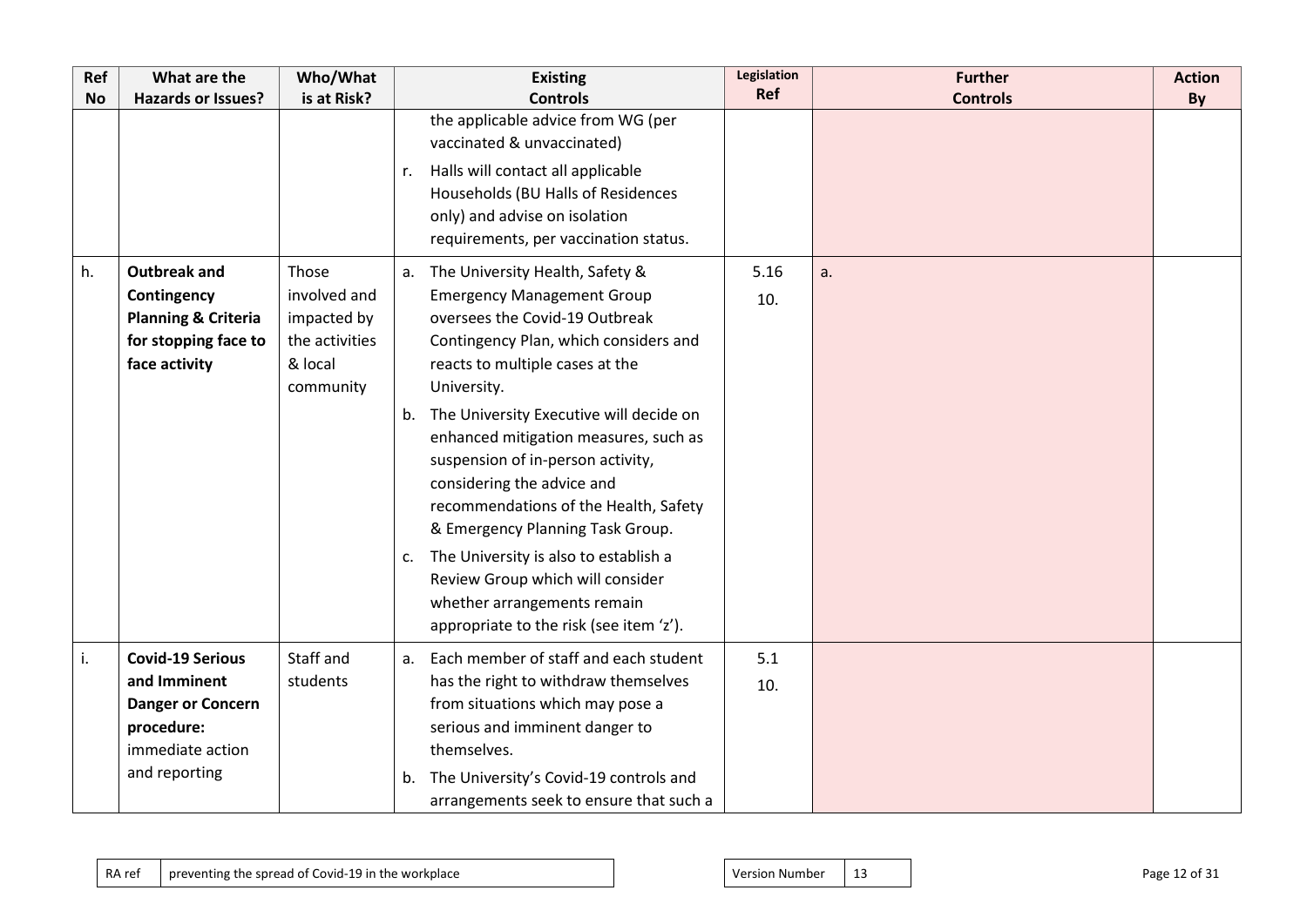| Ref       | What are the                             | Who/What        | <b>Existing</b>                                                                                                                                                                                                                                                                                                                                                                                                                                                                                                                                                                                   | Legislation       | <b>Further</b>  | <b>Action</b> |
|-----------|------------------------------------------|-----------------|---------------------------------------------------------------------------------------------------------------------------------------------------------------------------------------------------------------------------------------------------------------------------------------------------------------------------------------------------------------------------------------------------------------------------------------------------------------------------------------------------------------------------------------------------------------------------------------------------|-------------------|-----------------|---------------|
| <b>No</b> | <b>Hazards or Issues?</b>                | is at Risk?     | <b>Controls</b>                                                                                                                                                                                                                                                                                                                                                                                                                                                                                                                                                                                   | Ref               | <b>Controls</b> | By            |
|           |                                          |                 | situation should not happen. If a concern<br>did arise staff should raise with their Line<br>Manager immediately. Students should<br>notify their personal or year tutor as<br>soon as they can and outline their<br>concerns. If a situation occurs within<br>Halls the student should notify Security<br>or the Halls Office immediately.                                                                                                                                                                                                                                                       |                   |                 |               |
| j.        | <b>Home Working</b><br>(Dynamic Working) | Staff           | Human Resources Dynamic Working<br>a.<br>Framework, alongside the Home<br>Working Policy, are now in place for<br>staff. The Dynamic Working Framework<br>that enables, where practicable, staff to<br>work from home or work a period at<br>home and on-site.<br>b. Health and Safety Homeworking Risk<br>Assessment produced and agreed with<br>TUs.<br>c. Guidance on setting up home<br>workstation is available.<br>d. Guidance for staff and managers on<br>support and communication is available.<br>e. Staff able to retrieve equipment from<br>their offices to facilitate homeworking. | 5.1<br>7.7<br>10. | a.              |               |
| k.        | <b>Student wellbeing</b>                 | <b>Students</b> | a. Student Services and Halls team<br>continue to provide support to students.<br>b. Student Services to develop both online<br>and face-to-face student support                                                                                                                                                                                                                                                                                                                                                                                                                                  | 5.11<br>7.7       | a.              |               |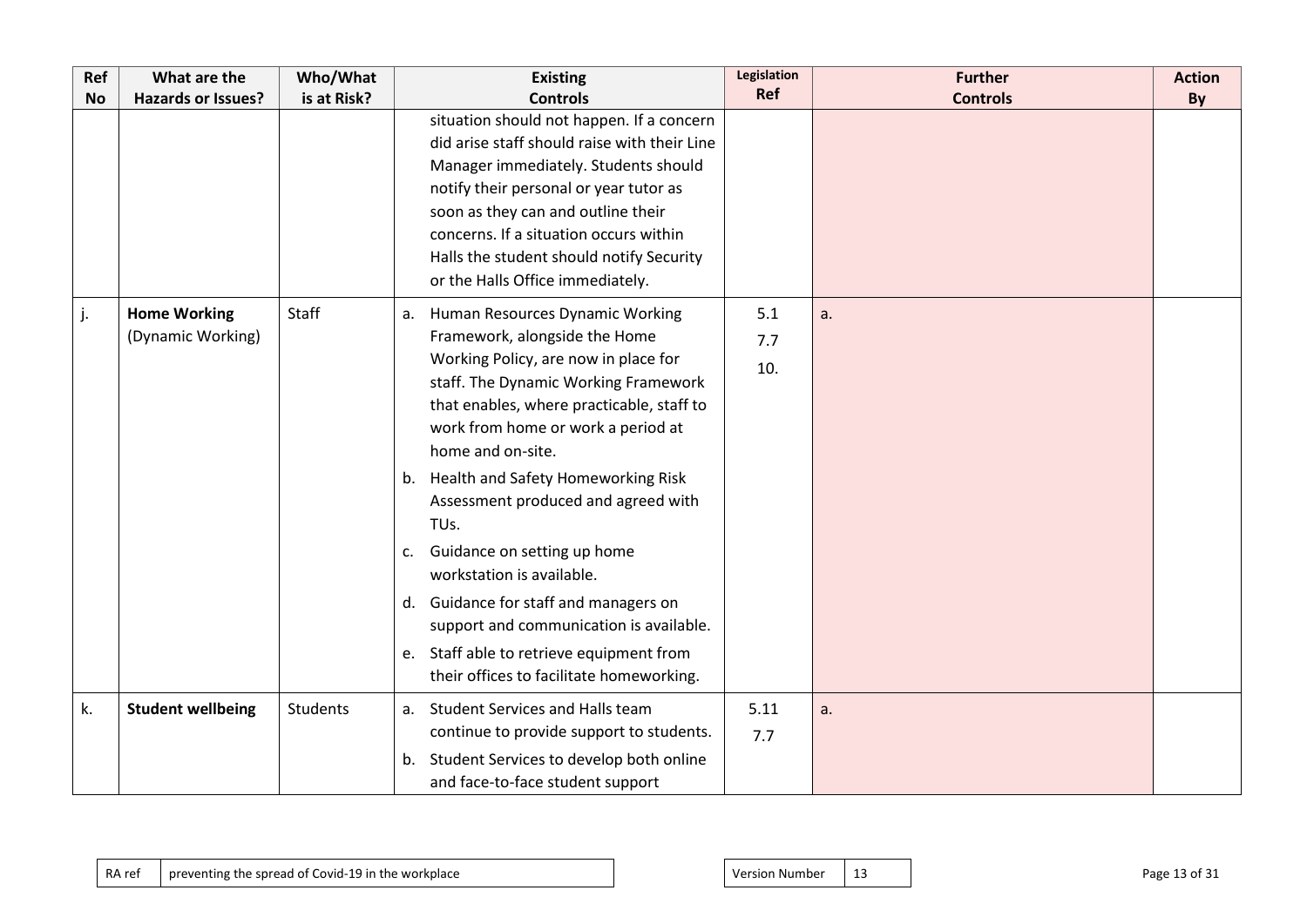| Ref       | What are the              | Who/What    | <b>Existing</b>                                                                     | Legislation<br>Ref | <b>Further</b>                                                                 | <b>Action</b> |
|-----------|---------------------------|-------------|-------------------------------------------------------------------------------------|--------------------|--------------------------------------------------------------------------------|---------------|
| <b>No</b> | <b>Hazards or Issues?</b> | is at Risk? | <b>Controls</b><br>services to students for the forthcoming                         |                    | <b>Controls</b>                                                                | By            |
|           |                           |             | academic year.                                                                      |                    |                                                                                |               |
|           |                           |             |                                                                                     |                    |                                                                                |               |
|           |                           |             | Students can access face-to-face<br>c.<br>consultations with Student Services       |                    |                                                                                |               |
|           |                           |             | support staff                                                                       |                    |                                                                                |               |
|           |                           |             |                                                                                     |                    |                                                                                |               |
| I.        | Covid-19                  | Staff and   | a. Covid-19: Awareness & University On-                                             | 5.7                | Develop and regularly review<br>а.                                             |               |
|           | <b>Information &amp;</b>  | students    | <b>Site Controls</b>                                                                | 7.6                | communications approach, in-line with                                          | H&S/          |
|           | Influencing               |             | <b>STUDENT COVID-19 INDUCTION</b>                                                   | 7.7                | governmental and national efforts.                                             | Student       |
|           | <b>Behaviour</b>          |             | Each student is requested to view the                                               | 10.                | Communication is normally to go via the<br><b>Staff and Student Bulletins.</b> | Services      |
|           |                           |             | on-line General H&S Induction, that                                                 |                    |                                                                                |               |
|           |                           |             | includes information on Covid-19 and                                                |                    |                                                                                |               |
|           |                           |             | controls employed at the University. In                                             |                    |                                                                                |               |
|           |                           |             | addition, students should also receive a                                            |                    |                                                                                |               |
|           |                           |             | tailored H&S Induction from their School                                            |                    |                                                                                |               |
|           |                           |             | or College. Halls students will also                                                |                    |                                                                                |               |
|           |                           |             | receive information pertaining to Halls of<br>Residences. A shorter Powtoon version |                    |                                                                                |               |
|           |                           |             | of information is also available for staff                                          |                    |                                                                                |               |
|           |                           |             | and students.                                                                       |                    |                                                                                |               |
|           |                           |             |                                                                                     |                    |                                                                                |               |
|           |                           |             | <b>STAFF COVID-19 INDUCTION</b>                                                     |                    |                                                                                |               |
|           |                           |             | Each member of staff is required to view                                            |                    |                                                                                |               |
|           |                           |             | the on-line Working under Covid-19                                                  |                    |                                                                                |               |
|           |                           |             | Induction unless they have received                                                 |                    |                                                                                |               |
|           |                           |             | more detailed information from their                                                |                    |                                                                                |               |
|           |                           |             | department (CS). Following the                                                      |                    |                                                                                |               |
|           |                           |             | completion of their on-line Induction                                               |                    |                                                                                |               |
|           |                           |             | Schools/Colleges/Services may authorise                                             |                    |                                                                                |               |
|           |                           |             | their return to campus for agreed                                                   |                    |                                                                                |               |
|           |                           |             | activity and periods. Colleges/Services                                             |                    |                                                                                |               |
|           |                           |             | should provide a local refresher on safe                                            |                    |                                                                                |               |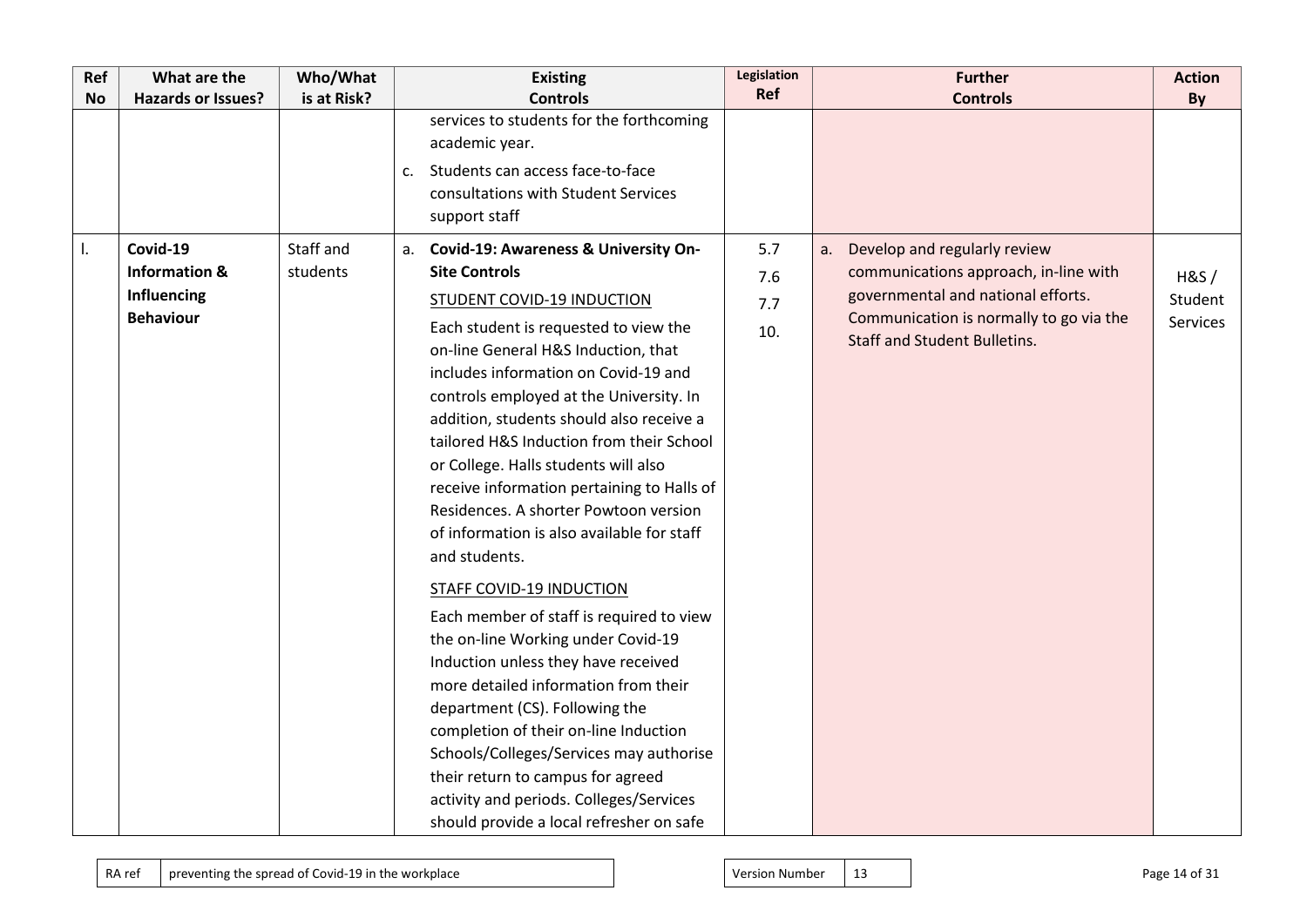| Ref       | What are the              | Who/What    | <b>Existing</b>                           | Legislation | <b>Further</b>  | <b>Action</b> |
|-----------|---------------------------|-------------|-------------------------------------------|-------------|-----------------|---------------|
| <b>No</b> | <b>Hazards or Issues?</b> | is at Risk? | <b>Controls</b>                           | Ref         | <b>Controls</b> | By            |
|           |                           |             | ways of working when staff come back      |             |                 |               |
|           |                           |             | onto campus after an extended time        |             |                 |               |
|           |                           |             | away.                                     |             |                 |               |
|           |                           |             | <b>Physical Distancing</b><br>b.          |             |                 |               |
|           |                           |             | Physical distancing is promoted as a      |             |                 |               |
|           |                           |             | method of reducing risk of transmission.  |             |                 |               |
|           |                           |             | This control remains particularly         |             |                 |               |
|           |                           |             | important within in circulation and       |             |                 |               |
|           |                           |             | communal spaces and throughout staff      |             |                 |               |
|           |                           |             | areas.                                    |             |                 |               |
|           |                           |             | For lectures and similar events, students |             |                 |               |
|           |                           |             | will continue be seated as a cohort and   |             |                 |               |
|           |                           |             | for larger spaces their small cohort will |             |                 |               |
|           |                           |             | be physically distant from others. Most   |             |                 |               |
|           |                           |             | teaching areas will continue to operate   |             |                 |               |
|           |                           |             | at 50-65% pre-covid capacity until at     |             |                 |               |
|           |                           |             | least the end of the teaching sesester.   |             |                 |               |
|           |                           |             | Physical distancing and 2metre posters    |             |                 |               |
|           |                           |             | and floor signs remain in place across    |             |                 |               |
|           |                           |             | communal areas and circulation routes.    |             |                 |               |
|           |                           |             |                                           |             |                 |               |
|           |                           |             | <b>Handwashing &amp; Sanitising</b><br>c. |             |                 |               |
|           |                           |             | Handwashing is encouraged for all.        |             |                 |               |
|           |                           |             | Sanitiser points are located throughout   |             |                 |               |
|           |                           |             | each occupied building. Points are also   |             |                 |               |
|           |                           |             | located at each entrance door. Staff,     |             |                 |               |
|           |                           |             | students and visitors are requested to    |             |                 |               |
|           |                           |             | sanitise their hands frequently.          |             |                 |               |
|           |                           |             | <b>General Awareness</b><br>d.            |             |                 |               |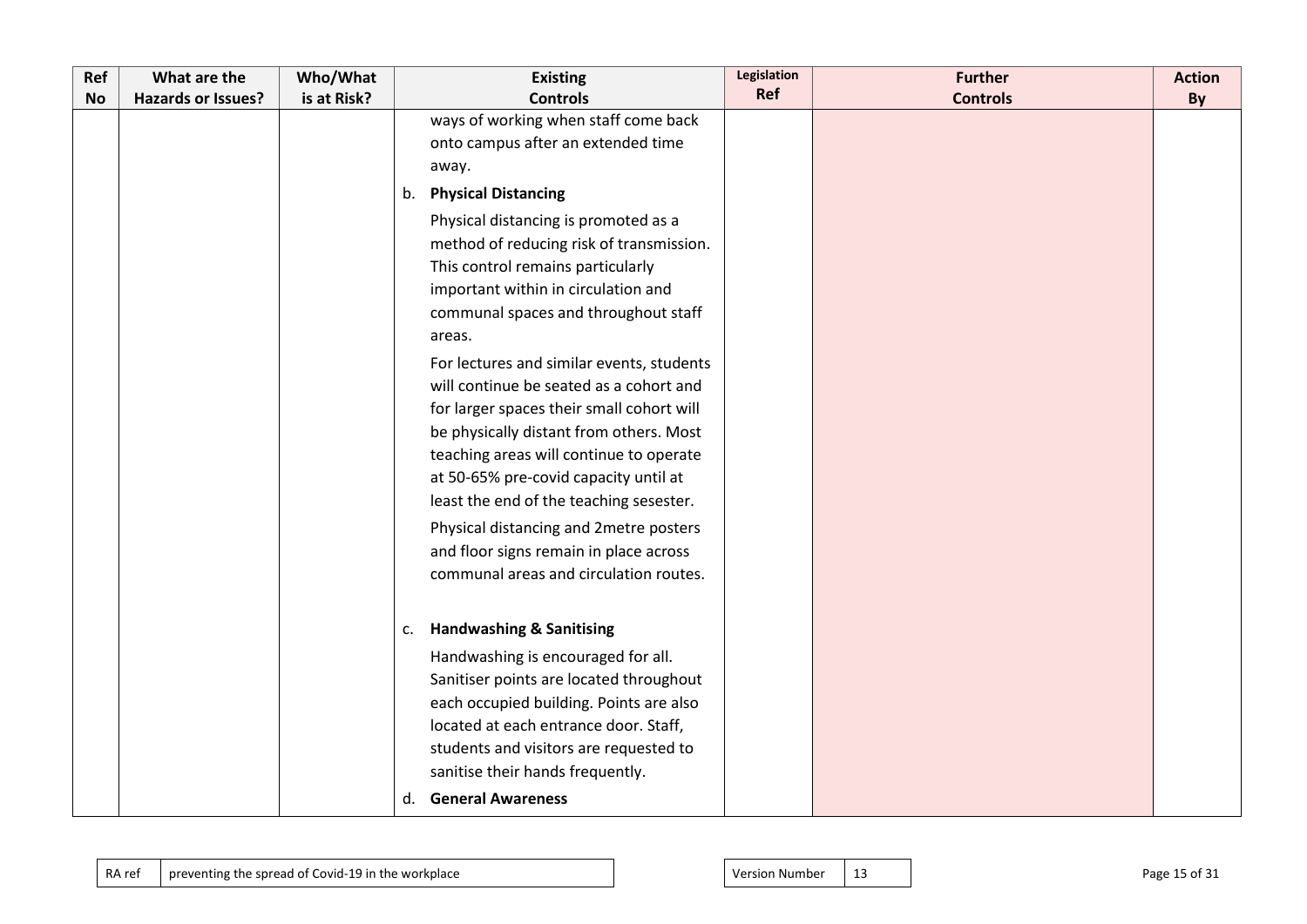| Ref       | What are the              | Who/What    | <b>Existing</b>                                   | <b>Legislation</b> | <b>Further</b>  | <b>Action</b> |
|-----------|---------------------------|-------------|---------------------------------------------------|--------------------|-----------------|---------------|
| <b>No</b> | <b>Hazards or Issues?</b> | is at Risk? | <b>Controls</b>                                   | Ref                | <b>Controls</b> | By            |
|           |                           |             | Regular communications with students              |                    |                 |               |
|           |                           |             | will come from the Executive lead and             |                    |                 |               |
|           |                           |             | other officers, the Students' Union, Halls        |                    |                 |               |
|           |                           |             | and Schools. Information is also posted           |                    |                 |               |
|           |                           |             | on the student Coronavirus FAQ.                   |                    |                 |               |
|           |                           |             | <b>Staff</b> communication is primarily           |                    |                 |               |
|           |                           |             | through the Staff Bulletin, produced              |                    |                 |               |
|           |                           |             | every week. Procedural information is             |                    |                 |               |
|           |                           |             | provided through their Professional               |                    |                 |               |
|           |                           |             | Service, College and School. The staff            |                    |                 |               |
|           |                           |             | Coronavirus FAQ is also updated                   |                    |                 |               |
|           |                           |             | regularly with relevant information and           |                    |                 |               |
|           |                           |             | links to documents.                               |                    |                 |               |
|           |                           |             | e. Face Coverings                                 |                    |                 |               |
|           |                           |             | The wearing of face coverings within all          |                    |                 |               |
|           |                           |             | University buildings is recommended,              |                    |                 |               |
|           |                           |             | and is required within shops and on               |                    |                 |               |
|           |                           |             | university provided transport. Face               |                    |                 |               |
|           |                           |             | coverings may also be required where              |                    |                 |               |
|           |                           |             | activity risk assessments require.                |                    |                 |               |
|           |                           |             | <b>Behavioral Impact of Vaccination and</b><br>f. |                    |                 |               |
|           |                           |             | Covid-Malaise on compliance and risk              |                    |                 |               |
|           |                           |             | taking                                            |                    |                 |               |
|           |                           |             | It is appreciated that as England has             |                    |                 |               |
|           |                           |             | removed all covid-specific legislation and        |                    |                 |               |
|           |                           |             | relaxed advisory controls, and with the           |                    |                 |               |
|           |                           |             | Welsh Government's announcement                   |                    |                 |               |
|           |                           |             | that Wales will also remove controls at           |                    |                 |               |
|           |                           |             | the end of March, that compliance with            |                    |                 |               |
|           |                           |             | existing controls may wane.                       |                    |                 |               |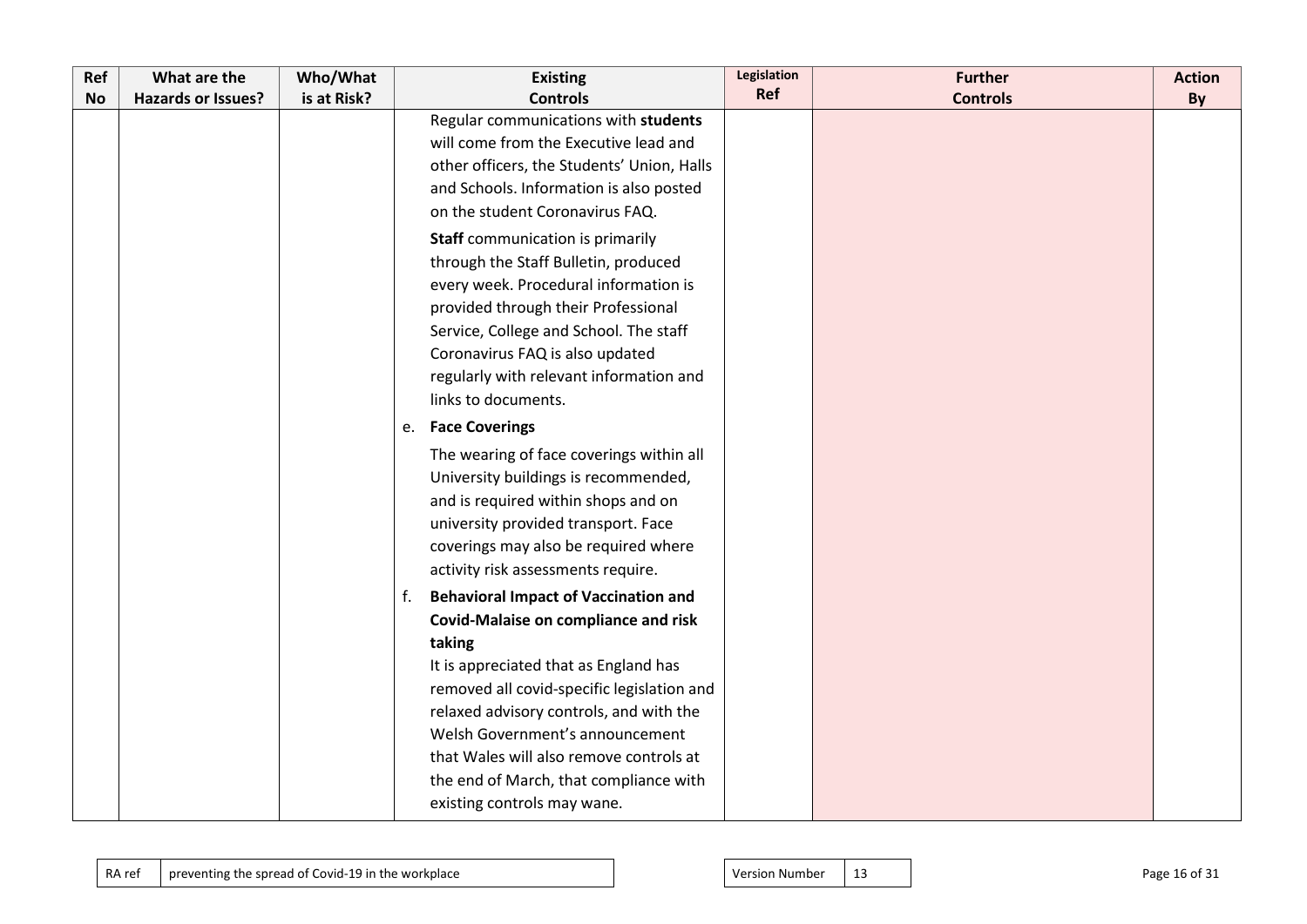| Ref<br><b>No</b> | What are the<br><b>Hazards or Issues?</b> | Who/What<br>is at Risk? | <b>Existing</b><br><b>Controls</b>               | Legislation<br><b>Ref</b> | <b>Further</b><br><b>Controls</b> | <b>Action</b><br>By |
|------------------|-------------------------------------------|-------------------------|--------------------------------------------------|---------------------------|-----------------------------------|---------------------|
|                  |                                           |                         |                                                  |                           |                                   |                     |
| m.               | Hand washing and                          | Staff and               | a. All buildings will have hand gel/sanitising   | 5.13                      | a.                                |                     |
|                  | sanitising provision                      | students                | points. The number of points will vary to        | 10.                       |                                   |                     |
|                  |                                           |                         | reflect usage and size of the buildings. As      |                           |                                   |                     |
|                  |                                           |                         | a rule, there will be a 'sanitising point' at    |                           |                                   |                     |
|                  |                                           |                         | all entrances, with additional units             |                           |                                   |                     |
|                  |                                           |                         | provided at key locations within a               |                           |                                   |                     |
|                  |                                           |                         | building.                                        |                           |                                   |                     |
|                  |                                           |                         | There will also be local sanitising points       |                           |                                   |                     |
|                  |                                           |                         | for multi occupancy areas, such as               |                           |                                   |                     |
|                  |                                           |                         | laboratories and face-to-face areas.             |                           |                                   |                     |
|                  |                                           |                         | Hand washing facilities are<br>b.                |                           |                                   |                     |
|                  |                                           |                         | predominantly located within toilets             |                           |                                   |                     |
|                  |                                           |                         | with guidance on correct hand washing            |                           |                                   |                     |
|                  |                                           |                         | technique displayed.                             |                           |                                   |                     |
|                  |                                           |                         | Local handwashing facilities are available<br>c. |                           |                                   |                     |
|                  |                                           |                         | in some research and teaching areas.             |                           |                                   |                     |
| n.               | <b>Cleaning</b>                           | Staff and               | CS employs a cleaning regime that<br>а.          | 5.1                       | a.                                |                     |
|                  |                                           | students                | reflects current building usage. This will       | 5.3                       |                                   |                     |
|                  |                                           |                         | vary from single clean to multiple               | 5.13                      |                                   |                     |
|                  |                                           |                         | cleaning cycles a day, based on                  | 10                        |                                   |                     |
|                  |                                           |                         | occupancy. More heavily used buildings           |                           |                                   |                     |
|                  |                                           |                         | will receive more regular and expansive          |                           |                                   |                     |
|                  |                                           |                         | 'cleans'. A Cleaning Schedule is available       |                           |                                   |                     |
|                  |                                           |                         | from CS.                                         |                           |                                   |                     |
|                  |                                           |                         | b. Cleaning standards will generally reflect     |                           |                                   |                     |
|                  |                                           |                         | guidance provided by the Welsh                   |                           |                                   |                     |
|                  |                                           |                         | Government and UK Government                     |                           |                                   |                     |
|                  |                                           |                         | guidance for cleaning 'non-healthcare            |                           |                                   |                     |
|                  |                                           |                         | facilities'.                                     |                           |                                   |                     |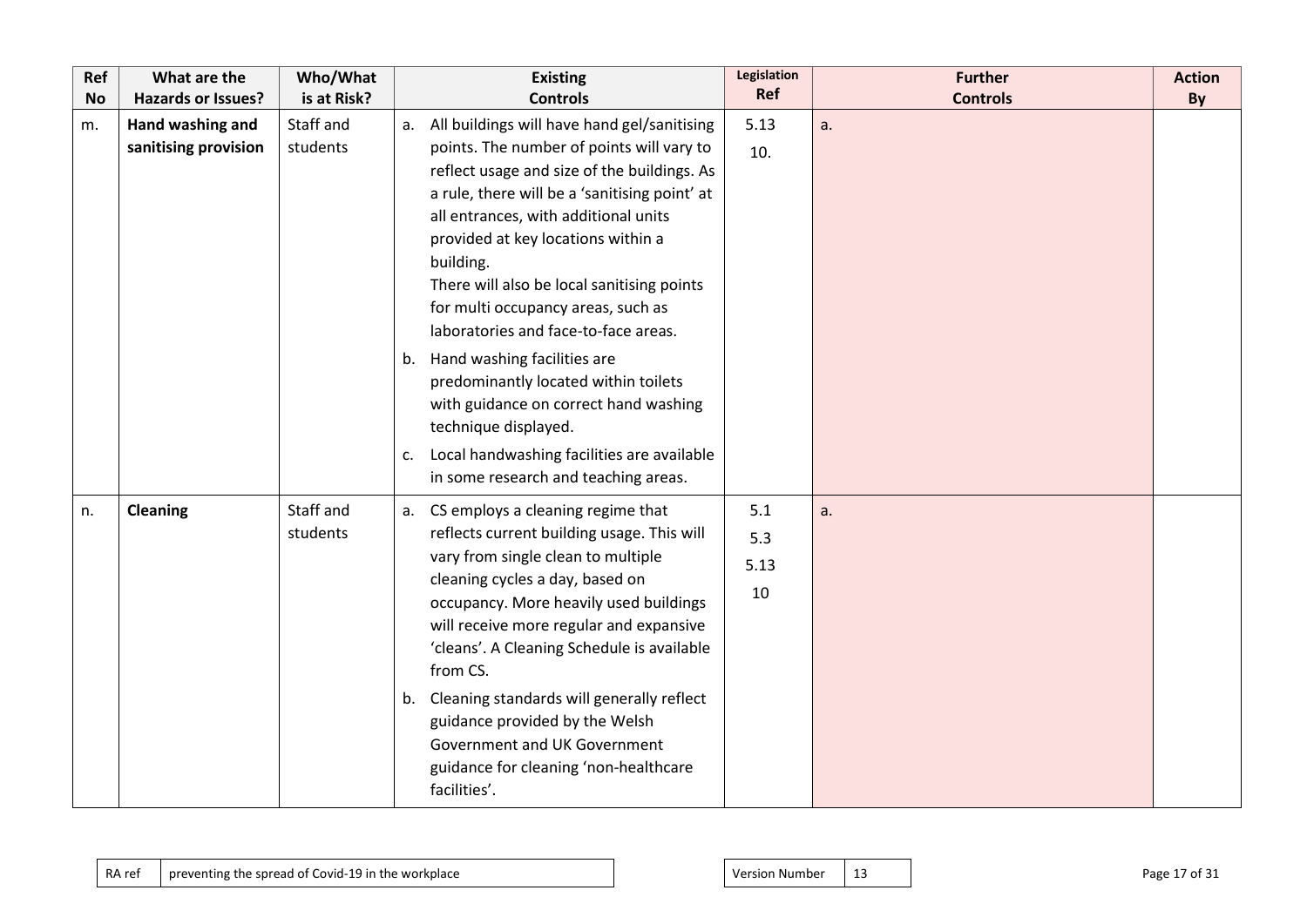| Ref       | What are the                                                                   | Who/What                                                                                  | <b>Existing</b>                                                                                                                                                                                                                                                                                                                                                                                                                                                                                                                                                                                                                                                              | Legislation                           | <b>Further</b>                                                                                                                                                                                                                         | <b>Action</b>          |
|-----------|--------------------------------------------------------------------------------|-------------------------------------------------------------------------------------------|------------------------------------------------------------------------------------------------------------------------------------------------------------------------------------------------------------------------------------------------------------------------------------------------------------------------------------------------------------------------------------------------------------------------------------------------------------------------------------------------------------------------------------------------------------------------------------------------------------------------------------------------------------------------------|---------------------------------------|----------------------------------------------------------------------------------------------------------------------------------------------------------------------------------------------------------------------------------------|------------------------|
| <b>No</b> | <b>Hazards or Issues?</b>                                                      | is at Risk?                                                                               | <b>Controls</b>                                                                                                                                                                                                                                                                                                                                                                                                                                                                                                                                                                                                                                                              | <b>Ref</b>                            | <b>Controls</b>                                                                                                                                                                                                                        | By                     |
|           |                                                                                |                                                                                           | Cleaning packs are provided and<br>c.<br>distributed within staff occupied<br>buildings, for staff use and in addition to<br>cleaning materials provided in each<br>lecture / tutorial space.<br>d. Photocopiers are provided with suitable<br>cleaning wipes and cleaning-information<br>poster placed to advice on good practice<br>e. All staff are expected to clean their own<br>work areas and laboratories, etc. with CS<br>predominantly cleaning communal<br>spaces and desk-based teaching spaces.<br><b>Teaching / Lecture Spaces</b><br>Staff are provided with cleaning<br>f.<br>materials at each lecture point, to<br>enable self-cleaning and aid assurance. |                                       |                                                                                                                                                                                                                                        |                        |
| о.        | <b>Building</b><br>preparedness:<br>statutory and<br>essential<br>maintenance. | Those<br>involved in<br>activity. Incl<br>Security,<br>Maint' staff<br>and<br>contractors | Infrastructure, statutory & serviceability,<br>a.<br>will be assessed and confirmed prior to<br>any re-opening (incl. Fire Alarms, Water,<br>BMS, CCTV, SALTO, Heating, Ventilation,<br>and other building safety systems).                                                                                                                                                                                                                                                                                                                                                                                                                                                  | 3.<br>5.1<br>5.3<br>5.13<br>7.<br>10. | No building will be released by CS until all<br>a.<br>applicable systems and infrastructure are<br>confirmed as safe and legally compliant.<br>This will be done as further buildings<br>come back on-line (on-going).                 | CS<br>(as<br>required) |
| p.        | <b>Ventilation Rates:</b><br><b>Lecture Rooms &amp;</b><br><b>Study Spaces</b> | Occupants                                                                                 | a. Campus Services has evaluated<br>timetabled lecture spaces to identify<br>ventilation means and confirm, where<br>possible, the ventilation rates (m3/h).<br>Where rates cannot be readily attained a<br>specific approach will be developed,                                                                                                                                                                                                                                                                                                                                                                                                                             | 5.1<br>5.3<br>10.                     | Reviews and assessments of ventilation<br>a.<br>arrangements will continue into 2022,<br>with actions prioritized. The need for<br>embedding ventilation design standards<br>into future projects and the estate<br>strategy is noted. | <b>CS</b><br><b>CS</b> |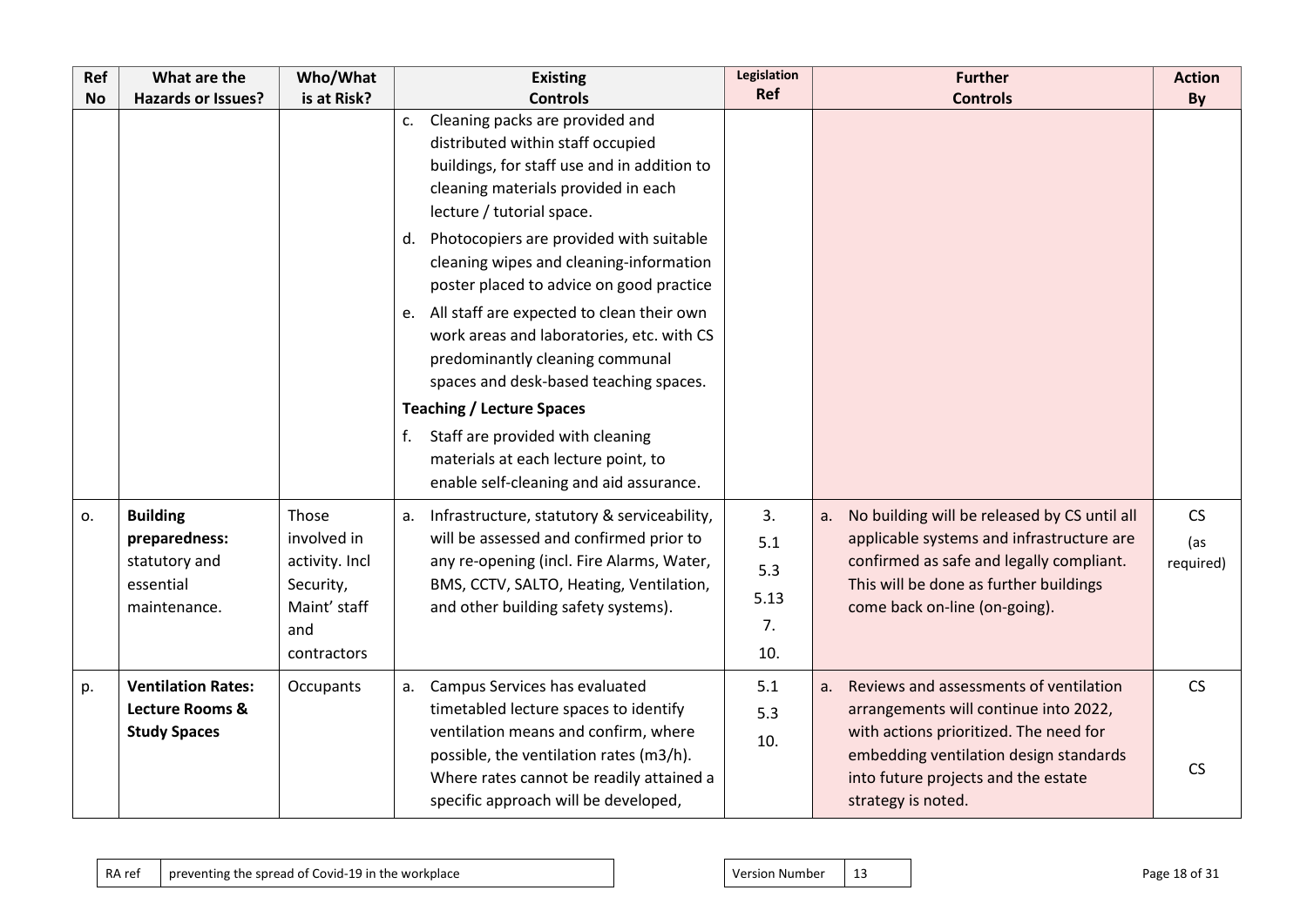| Ref       | What are the              | Who/What    | <b>Existing</b>                                | Legislation | <b>Further</b>  | <b>Action</b> |
|-----------|---------------------------|-------------|------------------------------------------------|-------------|-----------------|---------------|
| <b>No</b> | <b>Hazards or Issues?</b> | is at Risk? | <b>Controls</b>                                | Ref         | <b>Controls</b> | By            |
|           |                           |             | including placing HEPA filtration units in     |             |                 |               |
|           |                           |             | the rooms.                                     |             |                 |               |
|           |                           |             | For mechanically ventilated systems, the<br>b. |             |                 |               |
|           |                           |             | University is seeking to follow the design     |             |                 |               |
|           |                           |             | and operational principles set out in the      |             |                 |               |
|           |                           |             | national standard produced by the              |             |                 |               |
|           |                           |             | CIBSE. This will target a rate of circa 10     |             |                 |               |
|           |                           |             | litres per person per second.                  |             |                 |               |
|           |                           |             | Where mechanical ventilation systems<br>c.     |             |                 |               |
|           |                           |             | have not been installed and other              |             |                 |               |
|           |                           |             | ventilation arrangements are not               |             |                 |               |
|           |                           |             | sufficient, additional portable high           |             |                 |               |
|           |                           |             | efficiency air filter units (HEPA units) will  |             |                 |               |
|           |                           |             | also be used, particularly within many         |             |                 |               |
|           |                           |             | smaller seminar and lecture spaces that        |             |                 |               |
|           |                           |             | have no mechanical ventilation. The            |             |                 |               |
|           |                           |             | HEPA units will be located so that air is      |             |                 |               |
|           |                           |             | drawn away from the lecturer and               |             |                 |               |
|           |                           |             | should operate in addition to opening          |             |                 |               |
|           |                           |             | some windows, and not as an alternative        |             |                 |               |
|           |                           |             | to opening windows. Some larger units          |             |                 |               |
|           |                           |             | will seem a little noisy, with a               |             |                 |               |
|           |                           |             | background 'hum' evident, but please do        |             |                 |               |
|           |                           |             | not switch them off.                           |             |                 |               |
|           |                           |             | Over 600 HEPA units have been                  |             |                 |               |
|           |                           |             | purchased for distribution to lecture and      |             |                 |               |
|           |                           |             | seminar spaces with no or limited              |             |                 |               |
|           |                           |             | mechanical ventilation, which rely on          |             |                 |               |
|           |                           |             | opening windows. Units will also be            |             |                 |               |
|           |                           |             | distributed to multi occupancy offices         |             |                 |               |
|           |                           |             | and meeting rooms, as appropriate.             |             |                 |               |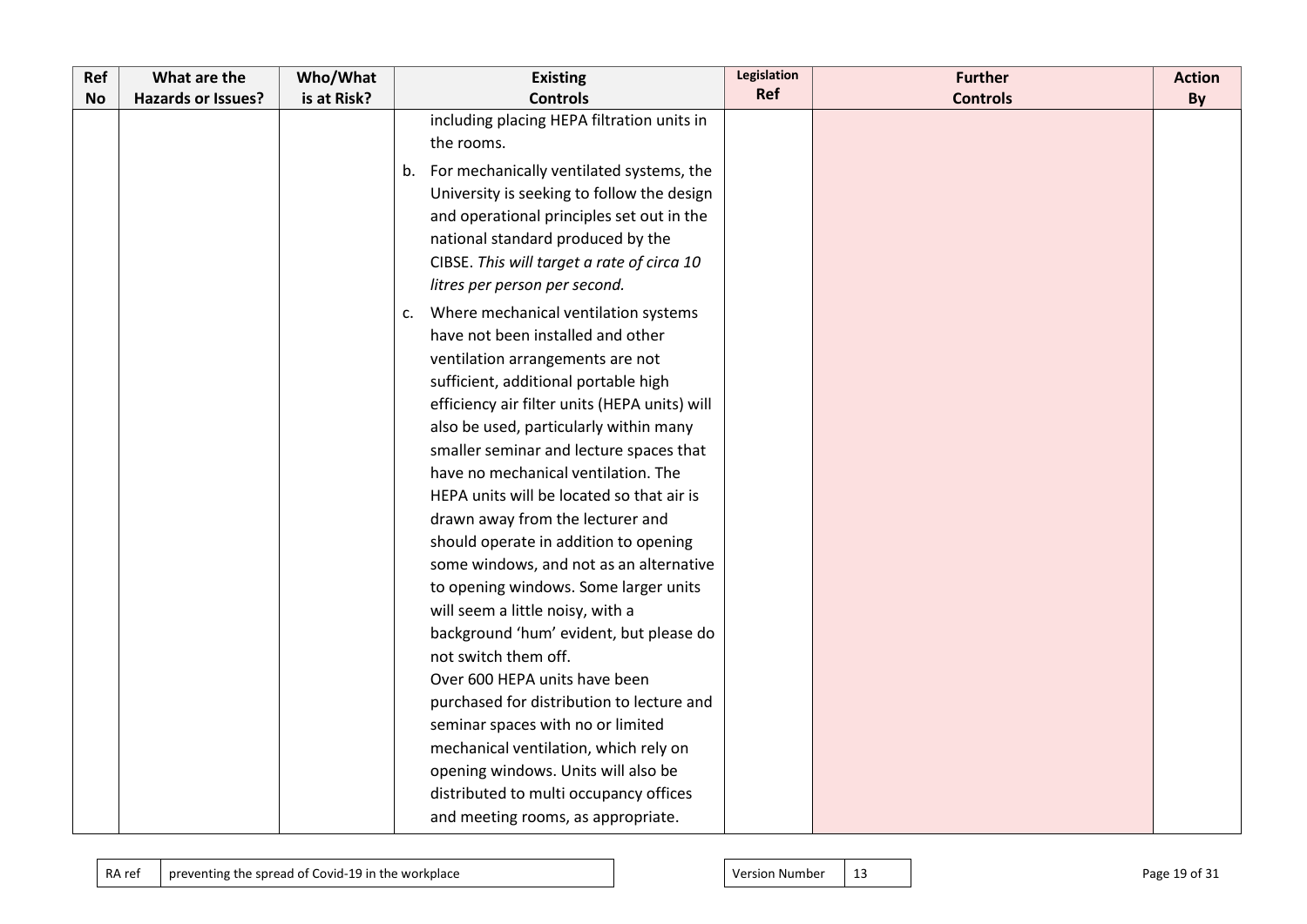| Ref       | What are the                                                          | Who/What                                                                                                 | <b>Existing</b>                                                                                                                                                                                                                                                                                                                                                                                                                                                                                                                                                                                                      | Legislation                                    | <b>Further</b>               | <b>Action</b> |
|-----------|-----------------------------------------------------------------------|----------------------------------------------------------------------------------------------------------|----------------------------------------------------------------------------------------------------------------------------------------------------------------------------------------------------------------------------------------------------------------------------------------------------------------------------------------------------------------------------------------------------------------------------------------------------------------------------------------------------------------------------------------------------------------------------------------------------------------------|------------------------------------------------|------------------------------|---------------|
| <b>No</b> | <b>Hazards or Issues?</b>                                             | is at Risk?                                                                                              | <b>Controls</b>                                                                                                                                                                                                                                                                                                                                                                                                                                                                                                                                                                                                      | Ref                                            | <b>Controls</b>              | By            |
|           |                                                                       |                                                                                                          | d. Several additional ventilation systems<br>were installed over 2020/21 to improve<br>air flow within teaching laboratories and<br>lecture rooms. This enabled those<br>laboratories and spaces to be used for<br>timetabled activity that would otherwise<br>have been restricted.<br>A number of ventilation systems have<br>e.<br>been modified to increase air changes<br>and rates.<br>Co2 Monitors (and some CO2 data<br>f.<br>loggers) are placed within lecture rooms<br>and some meeting rooms. A guide to the<br>Monitors is also placed with each unit<br>describing the actions and action points.      |                                                |                              |               |
| q.        | <b>Building Specific</b><br><b>Controls and</b><br><b>Assessments</b> | All building<br>users, incl<br>cleaning,<br>maintenance,<br>other staff<br>and students,<br>and visitors | a. A General Building Operating Procedure<br>is available for all general buildings.<br>Where this Operating Procedure does<br>not fully consider the building risks<br>within the building the Procedure should<br>be further developed by the primary<br>occupant of the building.<br>b. All teaching buildings have or will have,<br>Access Control in place through the<br>SALTO system. Most heavily used<br>buildings will also be fitted with<br>automatic opening (SALTO) doors.<br>All occupied buildings have been<br>c.<br>previously subject to a specific Risk<br>Assessment, as part of the re-opening | 2.<br>5.1<br>5.3<br>5.15<br>5.16<br>7.7<br>10. | LINK TO GENERAL BUILDING SOP |               |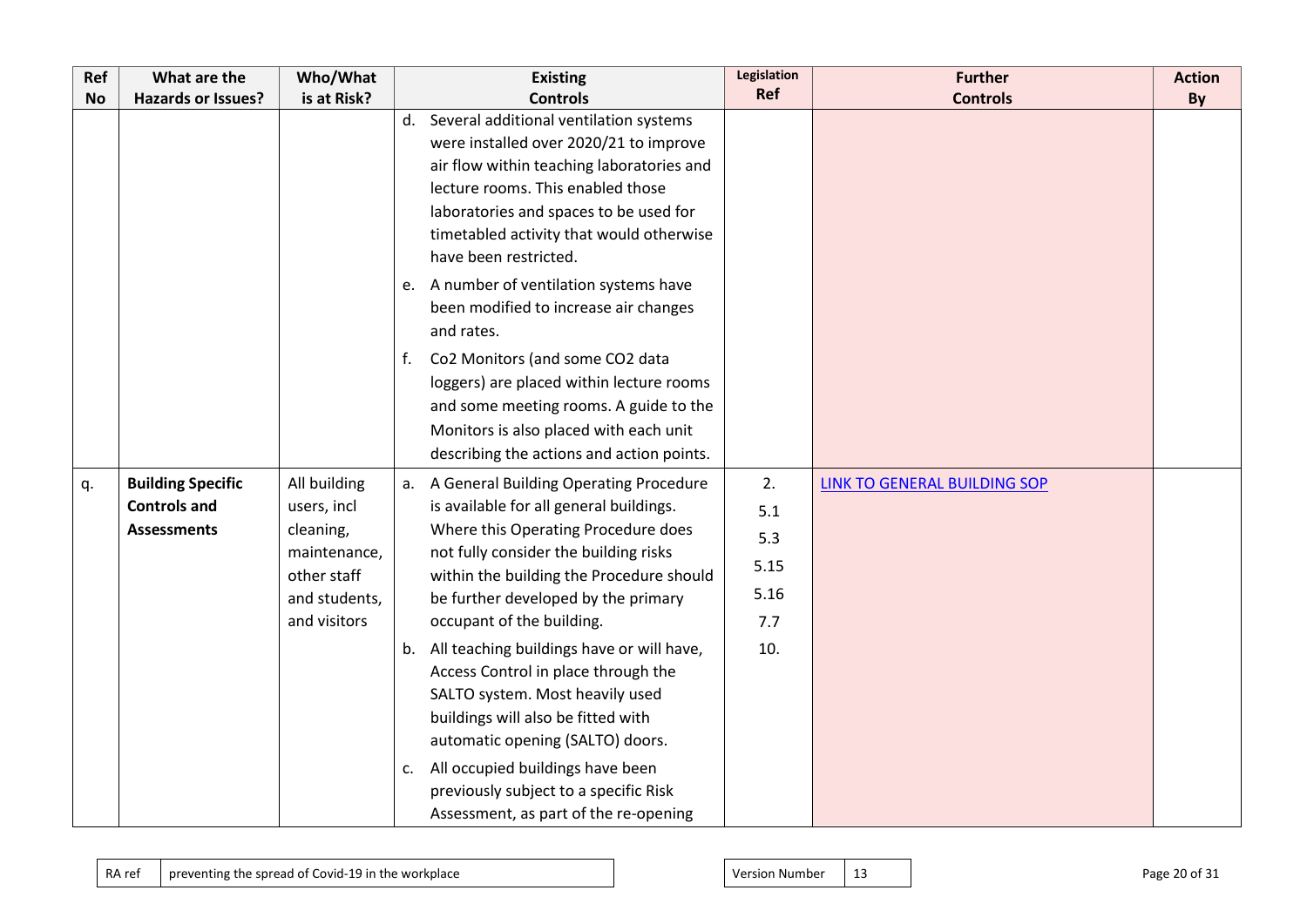| Ref       | What are the              | Who/What                              | <b>Existing</b>                                                                                                                                                                                                                                                                                                                                                                                                                                                                                                                                                                                                                                                                                                                                                                                                                                                                                                        | Legislation | <b>Further</b>  | <b>Action</b> |
|-----------|---------------------------|---------------------------------------|------------------------------------------------------------------------------------------------------------------------------------------------------------------------------------------------------------------------------------------------------------------------------------------------------------------------------------------------------------------------------------------------------------------------------------------------------------------------------------------------------------------------------------------------------------------------------------------------------------------------------------------------------------------------------------------------------------------------------------------------------------------------------------------------------------------------------------------------------------------------------------------------------------------------|-------------|-----------------|---------------|
| <b>No</b> | <b>Hazards or Issues?</b> | is at Risk?                           | <b>Controls</b>                                                                                                                                                                                                                                                                                                                                                                                                                                                                                                                                                                                                                                                                                                                                                                                                                                                                                                        | Ref         | <b>Controls</b> | By            |
|           |                           |                                       | stage and in preparation for return of<br>staff and students. This process<br>addressed key areas such as signage,<br>one-way systems, local controls. Suitable<br>control measures should now be in-place<br>within all key occupied buildings<br>(teaching, research and student<br>support).<br>d. Signage: appropriate signage is displayed<br>to remind building users of Covid control<br>measures and directional priority and<br>keep left, etc. Signage includes arrival<br>warning signs, face covering reminders<br>and physical distancing prompts. A check<br>of core signage was undertaken in<br>September 2021. It is intended to<br>remove surplus covid signage ahead of<br>2022/23 academic year, if no longer<br>appropriate.<br>e. Additional / Specific assessment are<br>produced for certain high-traffic or use<br>buildings, where the risk justifies and<br>requires a specific assessment. |             |                 |               |
| r.        | Laboratory and            | College                               | The relevant College will implement<br>a.                                                                                                                                                                                                                                                                                                                                                                                                                                                                                                                                                                                                                                                                                                                                                                                                                                                                              | 3.          | a.              |               |
|           | similar spaces            | Technical and                         | appropriate controls to ensure scientific                                                                                                                                                                                                                                                                                                                                                                                                                                                                                                                                                                                                                                                                                                                                                                                                                                                                              | 5.1         |                 |               |
|           |                           | Support staff                         | and similar activity can be undertaken                                                                                                                                                                                                                                                                                                                                                                                                                                                                                                                                                                                                                                                                                                                                                                                                                                                                                 | 5.3         |                 |               |
|           |                           | Research and<br><b>Activity leads</b> | safely and in accordance with Covid-19<br>controls.                                                                                                                                                                                                                                                                                                                                                                                                                                                                                                                                                                                                                                                                                                                                                                                                                                                                    | 5.13        |                 |               |
|           |                           |                                       | b. Laboratory equipment and the like                                                                                                                                                                                                                                                                                                                                                                                                                                                                                                                                                                                                                                                                                                                                                                                                                                                                                   | 5.15        |                 |               |
|           |                           | CS staff                              | should be cleaned before each use.                                                                                                                                                                                                                                                                                                                                                                                                                                                                                                                                                                                                                                                                                                                                                                                                                                                                                     | 7.7         |                 |               |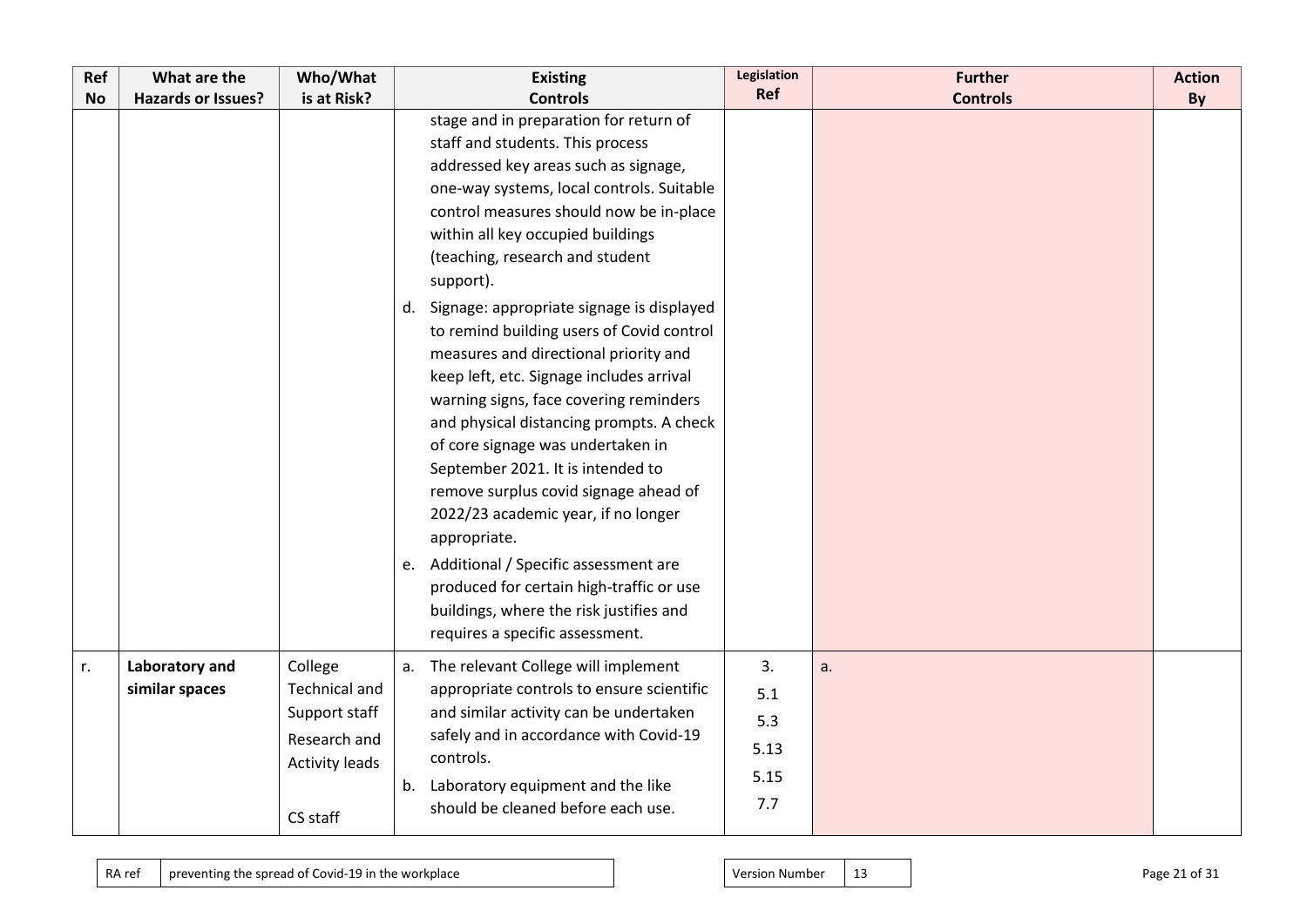| Ref       | What are the                                                                                              | Who/What              | <b>Existing</b>                                                                                                                                                                                                                                                                                                                                                                                     | Legislation                                                                          | <b>Further</b>                                                                        | <b>Action</b>                |
|-----------|-----------------------------------------------------------------------------------------------------------|-----------------------|-----------------------------------------------------------------------------------------------------------------------------------------------------------------------------------------------------------------------------------------------------------------------------------------------------------------------------------------------------------------------------------------------------|--------------------------------------------------------------------------------------|---------------------------------------------------------------------------------------|------------------------------|
| <b>No</b> | <b>Hazards or Issues?</b>                                                                                 | is at Risk?           | <b>Controls</b>                                                                                                                                                                                                                                                                                                                                                                                     | Ref                                                                                  | <b>Controls</b>                                                                       | By                           |
|           |                                                                                                           | Contractors           | Additional laboratory Covid-19 risk<br>a.<br>assessments and Standard Operating<br>Procedures are produced, as<br>appropriate. This would specifically be<br>required for multiple occupancy<br>research laboratories and locations.                                                                                                                                                                | 10.                                                                                  |                                                                                       |                              |
| S.        | <b>Library Spaces</b>                                                                                     | Staff and<br>students | Library spaces will operate per a mixture<br>а.<br>of 2m physical distanced tables/seats,<br>and +1m seating arrangements. A local<br>QR code will be placed on +1m tables for<br>the user to log their attendance for TTP.<br>Book quarantine no longer operates, in<br>b.<br>accordance with national Library<br>guidance, and staff will ensure good<br>hygiene and regular sanitising of hands. | 2.<br>5.1<br>5.3<br>5.6<br>5.7<br>7.7<br>10.                                         | a. Look to increase sudy areas for library<br>users, at +1m and as group work tables. | Digital<br>Services /<br>H&S |
| t.        | <b>Halls of Residences,</b><br><b>Sports Facilities,</b><br><b>Catering and</b><br><b>Drinking Venues</b> |                       | Separate Risk Assessments and<br>а.<br>Operating Procedures are in place for<br>Halls of Residences and Sports Facilities.<br>b. Assessment and protocols are in place<br>for the Academi, Bar Uno, Cafés and<br>Shops.<br>It is noted that Academi no longer<br>c.<br>operates the Covid-Passport for entry.                                                                                       | 5.1<br>5.5<br>5.6<br>5.7<br>5.10<br>5.13<br>5.14<br>5.15<br>7.4<br>7.5<br>7.7<br>10. | a.                                                                                    |                              |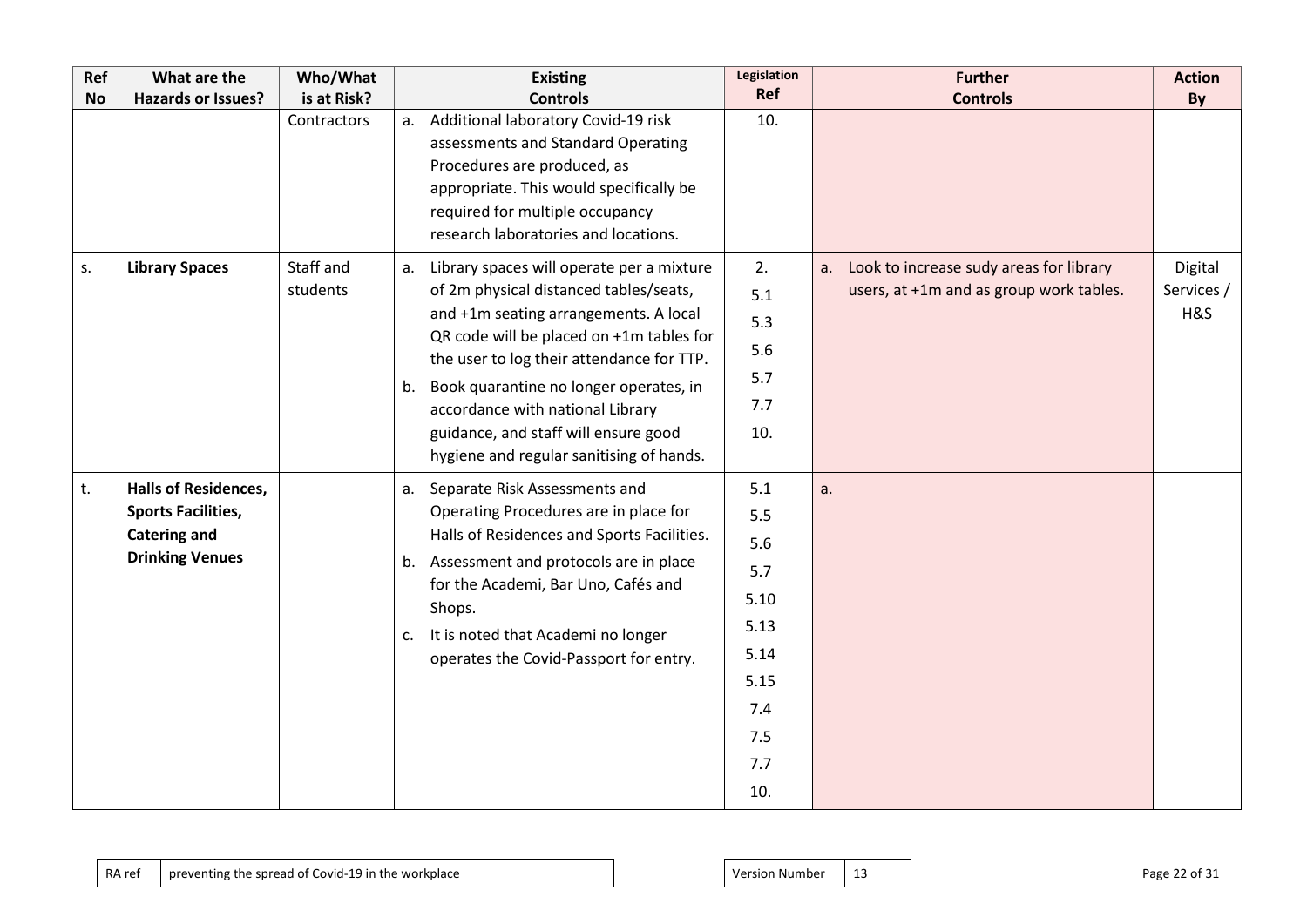| Ref       | What are the              | Who/What        | <b>Existing</b>                                                           | Legislation<br>Ref | <b>Further</b>                           | <b>Action</b> |
|-----------|---------------------------|-----------------|---------------------------------------------------------------------------|--------------------|------------------------------------------|---------------|
| <b>No</b> | <b>Hazards or Issues?</b> | is at Risk?     | <b>Controls</b>                                                           |                    | <b>Controls</b>                          | By            |
| u.        | <b>Cinema and theatre</b> |                 | The cinema and Theatres (and PJ Hall for<br>a.                            | 2.                 | a. Review capacity and arrangements in   | H&S/          |
|           | (public use at            |                 | public performances) are now operating                                    | 5.5                | April, in light of WG changes            | <b>HSEMTG</b> |
|           | Pontio)                   |                 | at up to 100% capacity, under the                                         | 7.4                |                                          |               |
|           |                           |                 | principle that each customer has been                                     | 7.7                |                                          |               |
|           |                           |                 | informed the event is not socially                                        | 10.                |                                          |               |
|           |                           |                 | distanced and they choose to attend                                       |                    |                                          |               |
|           |                           |                 | (voluntarily).                                                            |                    |                                          |               |
|           |                           |                 | b. Capacity and usage controls will                                       |                    |                                          |               |
|           |                           |                 | continue to be reviewed alongside                                         |                    |                                          |               |
|           |                           |                 | national guidance.                                                        |                    |                                          |               |
| v.        | <b>TEACHING: Contact</b>  | Staff and       | a. A separate, more detailed, risk                                        | 2.                 | Review arrangements per the Review<br>a. | <b>HSEMTG</b> |
|           | <b>Groups (Amber</b>      | <b>Students</b> | assessment has been produced for                                          | 3.                 | Schedule.                                |               |
|           | activity)                 |                 | cohort teaching. Covid-19 (bangor.ac.uk)                                  | 5.                 |                                          |               |
|           |                           |                 | Teaching and seminar spaces will be set-<br>b.                            | 5.1                |                                          |               |
|           |                           |                 | up and operate with small Contact                                         |                    |                                          |               |
|           |                           |                 | Groups for students, with lecturers able                                  | 7.7                |                                          |               |
|           |                           |                 | to remain at least 2 metres physically                                    | 10.                |                                          |               |
|           |                           |                 | distant whilst teaching.                                                  |                    |                                          |               |
|           |                           |                 | Contact Groups: A key feature of the<br>c.                                |                    |                                          |               |
|           |                           |                 | University's risk management approach                                     |                    |                                          |               |
|           |                           |                 | for the start of the 2021/22 academic                                     |                    |                                          |               |
|           |                           |                 | year is the use of single or multiple small                               |                    |                                          |               |
|           |                           |                 | Student Contact Groups, where those                                       |                    |                                          |               |
|           |                           |                 | within the Contact Group do not need to                                   |                    |                                          |               |
|           |                           |                 | sit 2 metres from their friends.                                          |                    |                                          |               |
|           |                           |                 | Operating with small Contact Groups will                                  |                    |                                          |               |
|           |                           |                 | reduce the risk of larger-scale<br>transmissions. It will also reduce the |                    |                                          |               |
|           |                           |                 | numbers of students who will be                                           |                    |                                          |               |
|           |                           |                 |                                                                           |                    |                                          |               |
|           |                           |                 | contacted by Test, Trace & Protect and                                    |                    |                                          |               |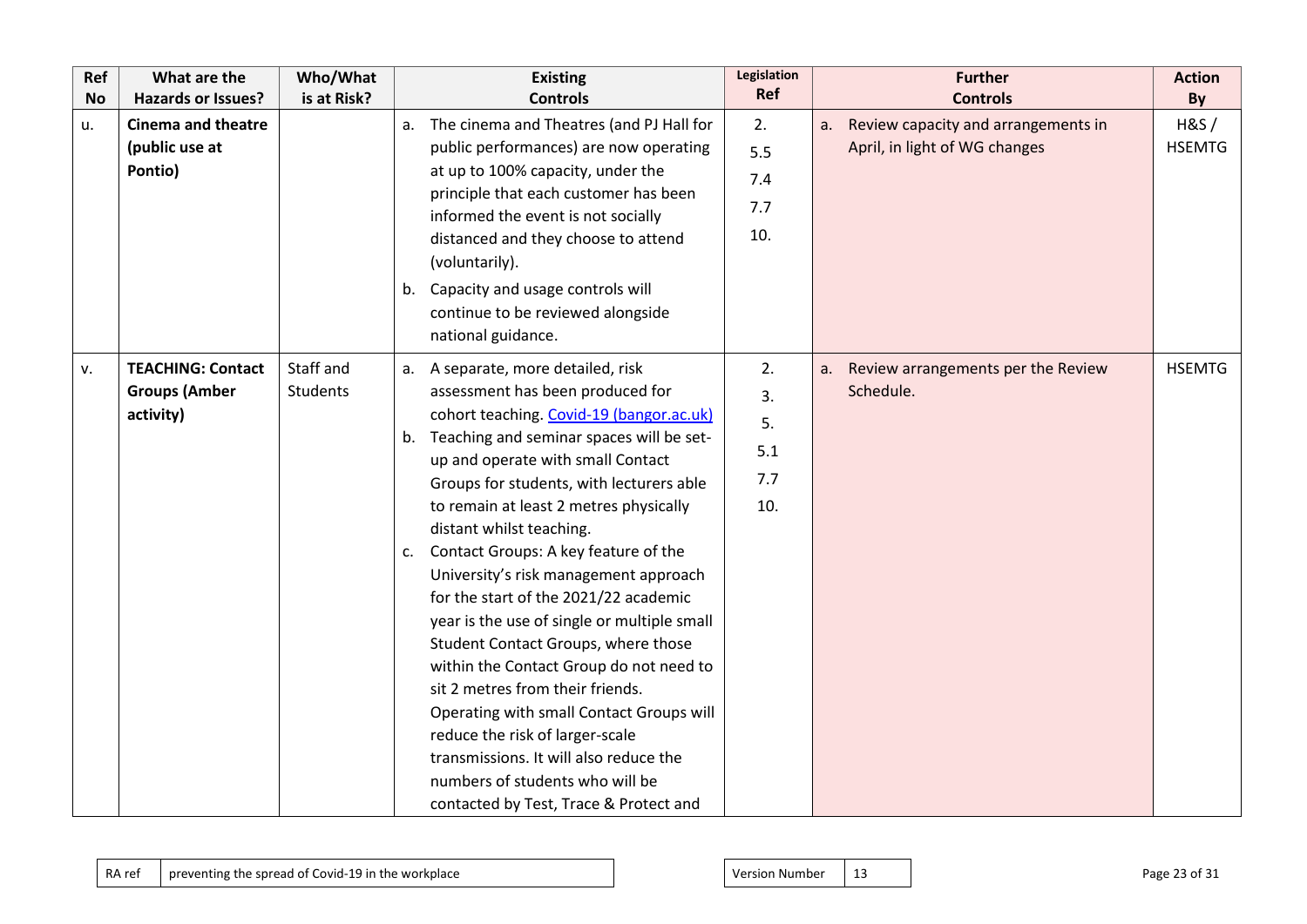| Ref       | What are the                                                                                                                                                                                              | Who/What                             | <b>Existing</b>                                                                                                                                                                                                                                                                                                                                                                                                                                                                                                                                                                     | Legislation                         | <b>Further</b>                                                                                                                           | <b>Action</b> |
|-----------|-----------------------------------------------------------------------------------------------------------------------------------------------------------------------------------------------------------|--------------------------------------|-------------------------------------------------------------------------------------------------------------------------------------------------------------------------------------------------------------------------------------------------------------------------------------------------------------------------------------------------------------------------------------------------------------------------------------------------------------------------------------------------------------------------------------------------------------------------------------|-------------------------------------|------------------------------------------------------------------------------------------------------------------------------------------|---------------|
| <b>No</b> | <b>Hazards or Issues?</b>                                                                                                                                                                                 | is at Risk?                          | <b>Controls</b>                                                                                                                                                                                                                                                                                                                                                                                                                                                                                                                                                                     | Ref                                 | <b>Controls</b>                                                                                                                          | By            |
|           |                                                                                                                                                                                                           |                                      | subsequently advised to self-isolate (if<br>unvaccinated).<br>These controls have resulted in reduced<br>d.<br>room capacities and a reduction in<br>footfall in nearby circulation spaces.<br>Room layouts will reflect the contact<br>e.<br>group arrangement, which will be a<br>single cohort of up to 30 students and<br>multiple smaller contact groups for<br>capacities greater than 30.<br>Timetabled sessions will allow a 20-<br>f.<br>minute break, to reduce corridor and<br>staircase interactions and enable the<br>room to be ventilated before the next<br>cohort. |                                     |                                                                                                                                          |               |
| W.        | <b>TEACHING &amp; In-</b><br><b>Person Academic</b><br><b>GREEN Activity: Risk</b><br><b>Assessment &amp;</b><br><b>Procedures</b><br><b>Whilst Green/</b><br>Amber/Red<br>remains as a control<br>method | Staff and<br>Students                | In some cases, the previous socially<br>a.<br>distant teaching event may still be<br>undertaken, utilising physical distancing.<br>b. A separate Covid-19 General Risk<br>Assessment has been produced for all<br><b>GREEN Activity (Teaching and In-person</b><br>Events).                                                                                                                                                                                                                                                                                                         | 2.<br>3.<br>5.<br>5.1<br>7.7<br>10. | LINK TO RISK ASSESSMENT<br>a. Green/Amber/Red methodology for<br>control of risk will be reviewed at the end<br>of this academic period. | H&S           |
| Х.        | <b>Other AMBER and</b><br><b>RED Covid-Risk</b><br><b>Activities</b>                                                                                                                                      | Staff,<br>Students and<br>all others | All activities that cannot entirely be<br>a.<br>undertaken through employing Covid-19<br>controls, such as physical distancing or<br><b>Contact Group Teaching Protocols,</b>                                                                                                                                                                                                                                                                                                                                                                                                       | 5.1<br>5.15<br>7.7<br>10.           | a. Green/ Amber/Red methodology for<br>control of risk will be reviewed at the end<br>of this academic period.                           | H&S           |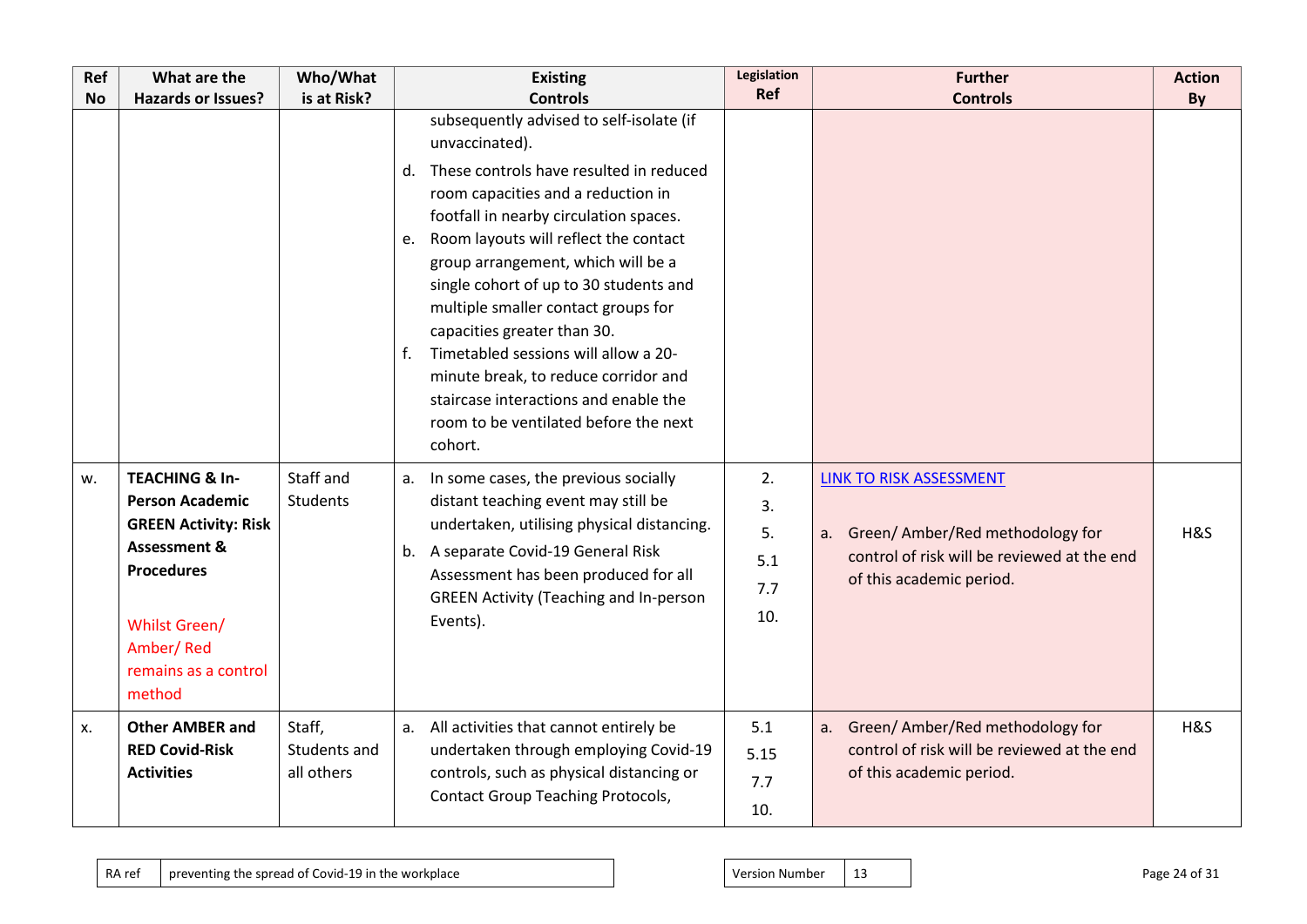| Ref       | What are the              | Who/What     | <b>Existing</b>                                 | Legislation | <b>Further</b>  | <b>Action</b> |
|-----------|---------------------------|--------------|-------------------------------------------------|-------------|-----------------|---------------|
| <b>No</b> | <b>Hazards or Issues?</b> | is at Risk?  | <b>Controls</b>                                 | Ref         | <b>Controls</b> | By            |
|           | <b>Whilst Green/</b>      | impacted by  | should be separately risk assessed and          |             |                 |               |
|           | Amber/Red                 | the activity | an Operating Procedure produced.                |             |                 |               |
|           | remains as a control      |              | For activities to be considered for<br>b.       |             |                 |               |
|           | method                    |              | approval a Justification Statement is           |             |                 |               |
|           |                           |              | required, summarising why the activity          |             |                 |               |
|           |                           |              | cannot be undertaken under                      |             |                 |               |
|           |                           |              | GREEN/Cohort control measures and               |             |                 |               |
|           |                           |              | explaining why the activity should still        |             |                 |               |
|           |                           |              | occur and cannot be curtailed or                |             |                 |               |
|           |                           |              | deferred.                                       |             |                 |               |
|           |                           |              | For AMBER activities, these should be<br>c.     |             |                 |               |
|           |                           |              | considered and approved by the                  |             |                 |               |
|           |                           |              | relevant Head of School or Director of          |             |                 |               |
|           |                           |              | Professional Services. Assistance in            |             |                 |               |
|           |                           |              | producing assessments and protocols is          |             |                 |               |
|           |                           |              | available through the central H&S team.         |             |                 |               |
|           |                           |              | For RED activities, these must firstly be<br>d. |             |                 |               |
|           |                           |              | considered by the Head of School or             |             |                 |               |
|           |                           |              | Director of Professional Services and           |             |                 |               |
|           |                           |              | thereafter be considered and approved           |             |                 |               |
|           |                           |              | by the relevant Executive member for            |             |                 |               |
|           |                           |              | the activity area, and then the Health,         |             |                 |               |
|           |                           |              | Safety & Emergency Management Task              |             |                 |               |
|           |                           |              | Group.                                          |             |                 |               |
|           |                           |              | Assistance in producing assessments and         |             |                 |               |
|           |                           |              | protocols is available through the central      |             |                 |               |
|           |                           |              | H&S team.                                       |             |                 |               |
|           |                           |              | Once the Task Group has approved a              |             |                 |               |
|           |                           |              | particular way of working, under Red            |             |                 |               |
|           |                           |              | Risk Category, that particular Red Risk         |             |                 |               |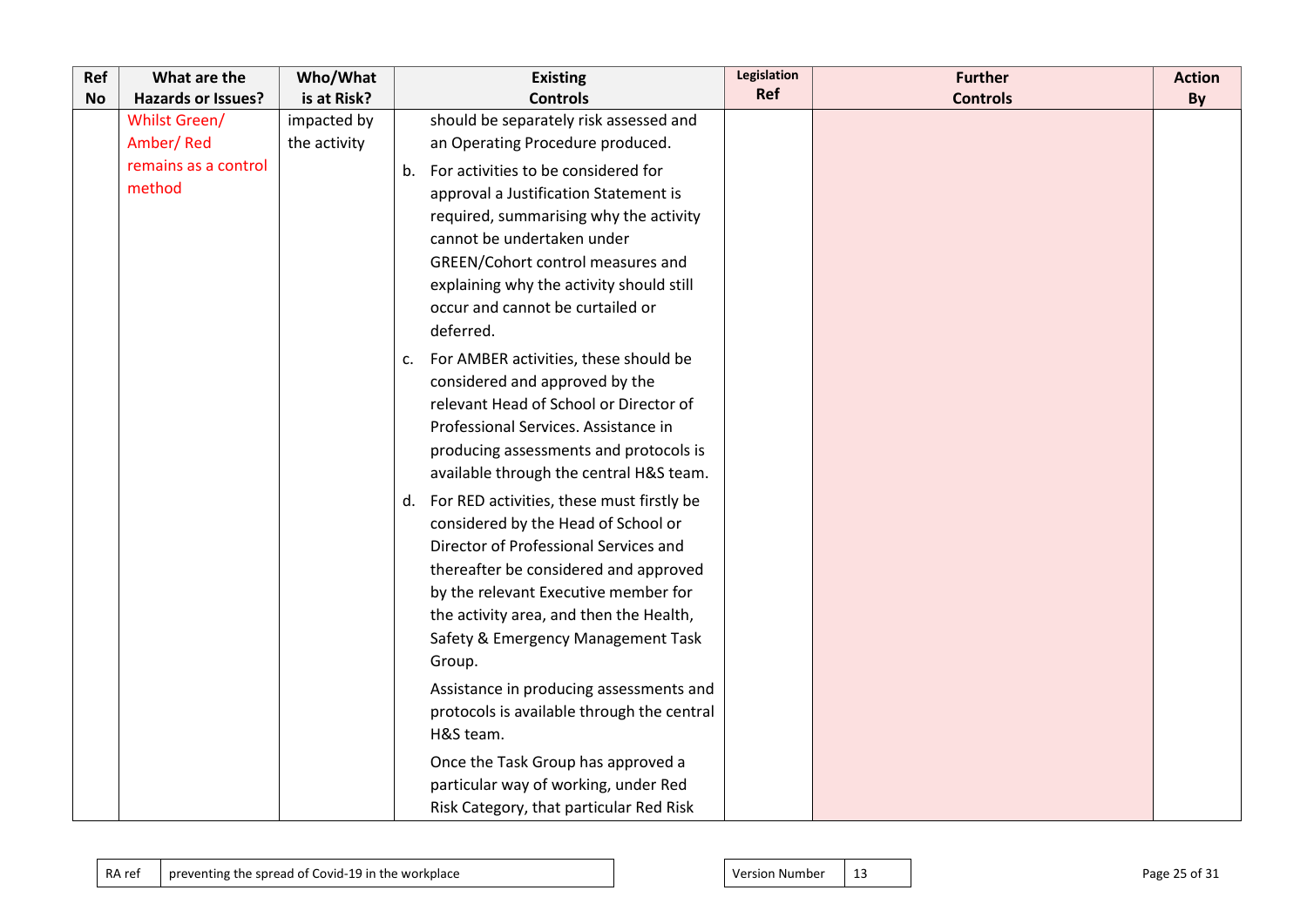| Ref       | What are the                                                                                                     | Who/What                                | <b>Existing</b>                                                                                                                                                                                                                                                                                                                                                                                                                                                                                                                                                                         | Legislation             | <b>Further</b>                                                                                                 | <b>Action</b> |
|-----------|------------------------------------------------------------------------------------------------------------------|-----------------------------------------|-----------------------------------------------------------------------------------------------------------------------------------------------------------------------------------------------------------------------------------------------------------------------------------------------------------------------------------------------------------------------------------------------------------------------------------------------------------------------------------------------------------------------------------------------------------------------------------------|-------------------------|----------------------------------------------------------------------------------------------------------------|---------------|
| <b>No</b> | <b>Hazards or Issues?</b>                                                                                        | is at Risk?                             | <b>Controls</b>                                                                                                                                                                                                                                                                                                                                                                                                                                                                                                                                                                         | Ref                     | <b>Controls</b>                                                                                                | By            |
|           |                                                                                                                  |                                         | working methodology may subsequently<br>be approved by Health & Safety,<br>following approval by the relevant<br>Executive member. This approval<br>mechanism removes the need for the<br>Task Group to consider the same<br>'activity' type several times and removes<br>delays in the approval process.<br>Justification for undertaking Red Risk<br>activity remains important, as does sign-<br>off by the Head of School, Dean, and<br>relevant PVC.                                                                                                                               |                         |                                                                                                                |               |
| у.        | <b>Activity Risk</b><br><b>Assessments and</b><br>controls: Including<br><b>Standard Operating</b><br>Procedures | All activities<br>and those<br>impacted | Each College and Service is requested to<br>a.<br>consider Covid-19 Risk for all their<br>activities and to update their Risk<br>Assessments and Operating Procedures<br>accordingly, in accordance with the<br>GREEN, AMBER and RED activity<br>categorisation.<br>b. All Services and Colleges are required to<br>review their activity risk assessments<br>taking into account Covid control<br>measures.<br>All Colleges and Services should be<br>c.<br>reminded to review their risk<br>assessments, in light of more<br>transmissible variants and changes in<br>Covid controls. | 5.1<br>7.<br>7.7<br>10. | a. Green/ Amber/Red methodology for<br>control of risk will be reviewed at the end<br>of this academic period. | H&S           |
| z.        | <b>Use of Coaches and</b><br><b>Minibuses</b>                                                                    | All<br>participants                     | <b>Coach Travel</b>                                                                                                                                                                                                                                                                                                                                                                                                                                                                                                                                                                     |                         | LINK TO USE OF COACHES RISK ASSESSMENT                                                                         |               |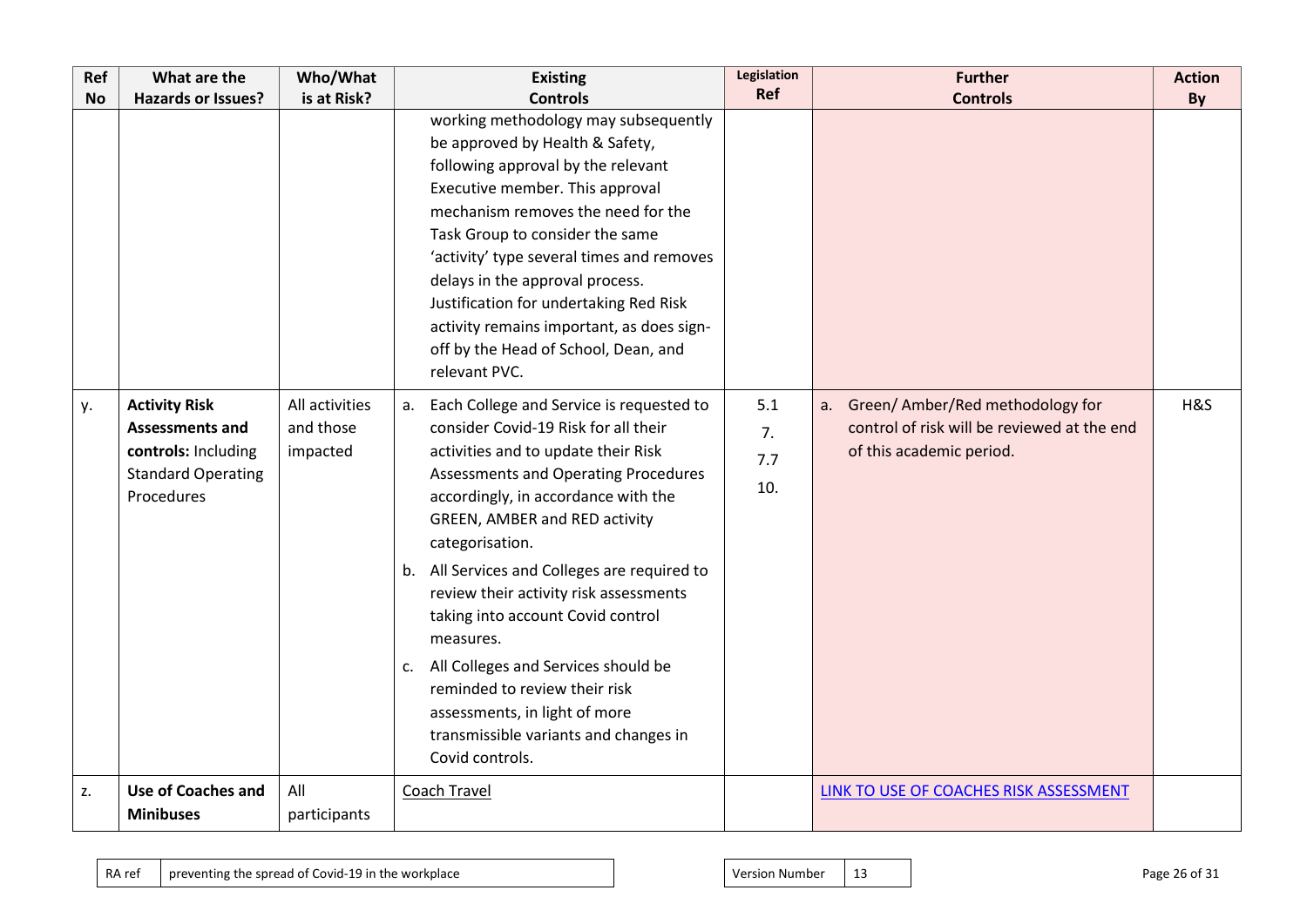| Ref       | What are the              | Who/What    | <b>Existing</b>                              | Legislation<br>Ref | <b>Further</b>  | <b>Action</b> |
|-----------|---------------------------|-------------|----------------------------------------------|--------------------|-----------------|---------------|
| <b>No</b> | <b>Hazards or Issues?</b> | is at Risk? | <b>Controls</b>                              |                    | <b>Controls</b> | By            |
|           | (Different                |             | Coach travel is regarded as an AMBER         | 5.1                |                 |               |
|           | arrangements are in       |             | Activity and must follow the controls        | 10.                |                 |               |
|           | place for the             |             | specified in the central risk assessment for |                    |                 |               |
|           | <b>Students Union)</b>    |             | coach travel: Covid-19 (bangor.ac.uk)        |                    |                 |               |
|           |                           |             | a. Coach Travel would normally operate at    |                    |                 |               |
|           |                           |             | circa 50% capacity.                          |                    |                 |               |
|           |                           |             | b. Use of coaches will be in accordance      |                    |                 |               |
|           |                           |             | with national coach operator guidance        |                    |                 |               |
|           |                           |             | and transport requirements issued by         |                    |                 |               |
|           |                           |             | the Welsh and UK governments. This will      |                    |                 |               |
|           |                           |             | normally result in a significantly reduced   |                    |                 |               |
|           |                           |             | capacity.                                    |                    |                 |               |
|           |                           |             | Face coverings must be worn on all<br>c.     |                    |                 |               |
|           |                           |             | coach journeys.                              |                    |                 |               |
|           |                           |             | d. The Check-in App must be used for each    |                    |                 |               |
|           |                           |             | coach cohort, with a separate code           |                    |                 |               |
|           |                           |             | generated for each coach cohort.             |                    |                 |               |
|           |                           |             | Minibuses                                    |                    |                 |               |
|           |                           |             | e. The Use of Minibuses and other multi-     |                    |                 |               |
|           |                           |             | passenger vehicles designed to carry 17      |                    |                 |               |
|           |                           |             | of fewer passengers is authorised for up     |                    |                 |               |
|           |                           |             | to 50% capacity.                             |                    |                 |               |
|           |                           |             | Passengers and drivers should register<br>f. |                    |                 |               |
|           |                           |             | on the Check-in App and record all           |                    |                 |               |
|           |                           |             | journeys.                                    |                    |                 |               |
|           |                           |             | Drivers and passengers are required to<br>g. |                    |                 |               |
|           |                           |             | wear face coverings and to keep the          |                    |                 |               |
|           |                           |             | vehicle well ventilated.                     |                    |                 |               |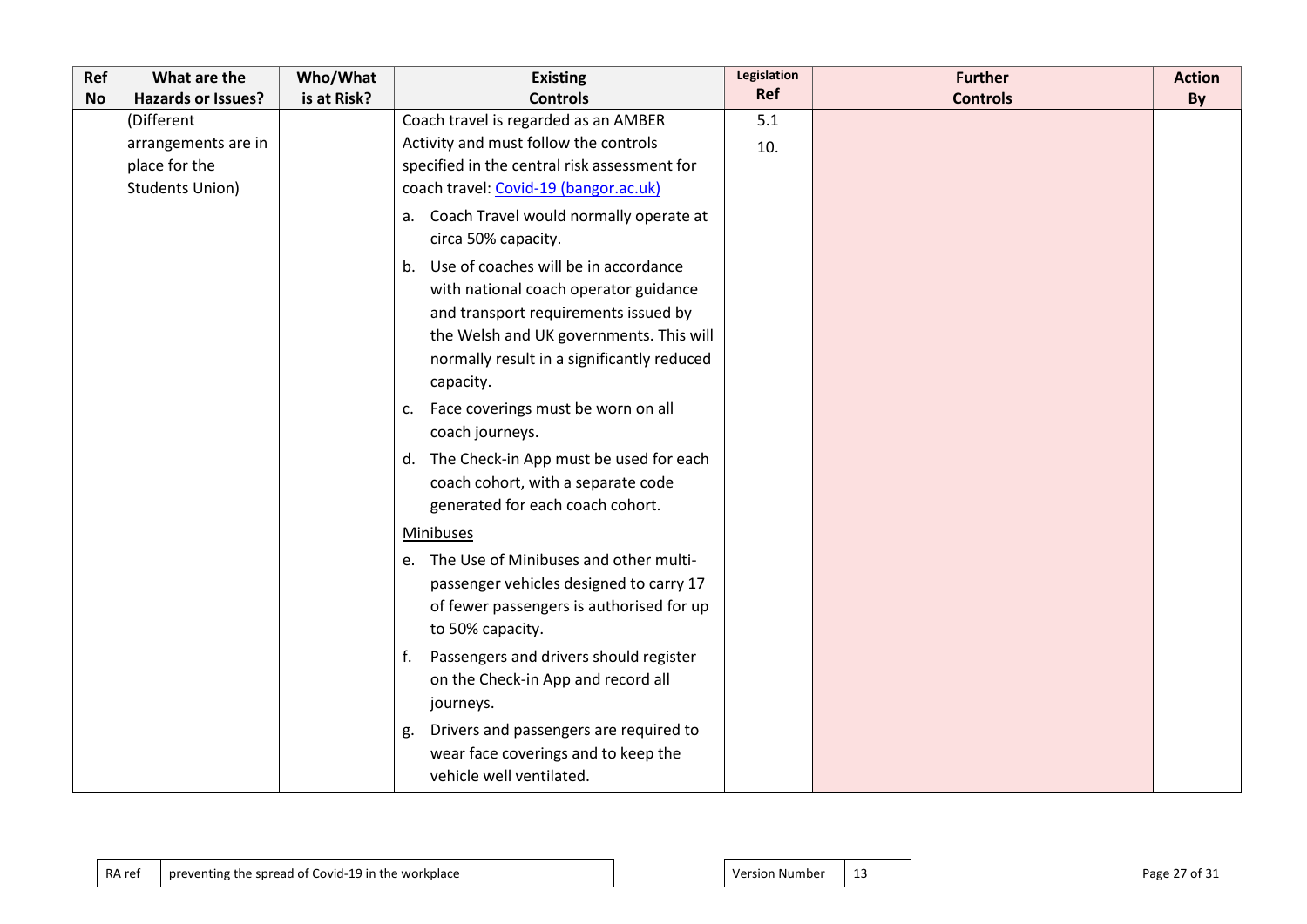| Ref       | What are the                                                                                    | Who/What                                                 | <b>Existing</b>                                                                                                                                                                                                                                                                                                                                                                                                                                        | Legislation<br>Ref                    | <b>Further</b>                                                                                                                                                                    | <b>Action</b>   |
|-----------|-------------------------------------------------------------------------------------------------|----------------------------------------------------------|--------------------------------------------------------------------------------------------------------------------------------------------------------------------------------------------------------------------------------------------------------------------------------------------------------------------------------------------------------------------------------------------------------------------------------------------------------|---------------------------------------|-----------------------------------------------------------------------------------------------------------------------------------------------------------------------------------|-----------------|
| <b>No</b> | <b>Hazards or Issues?</b>                                                                       | is at Risk?                                              | <b>Controls</b>                                                                                                                                                                                                                                                                                                                                                                                                                                        |                                       | <b>Controls</b>                                                                                                                                                                   | By              |
| aa.       | <b>Academic Year</b><br>$2021/22 -$ Regular<br><b>Review of</b><br>arrangements and<br>controls | All persons<br>directly<br>impacted by<br>the University | The University's Teaching and covid<br>arrangements, together with<br>recommendation for wearing face<br>coverings and general coronavirus<br>controls, are reviewed periodically<br>throughout the academic year by the<br>Health, Safety & Emergency Planning<br>Task Group.                                                                                                                                                                         |                                       | a.                                                                                                                                                                                | <b>HSEMTG</b>   |
| bb.       | <b>Use of Vehicles</b><br>(shared use)                                                          | Driver and<br>passenger                                  | The Health, Safety and Emergency<br>Management Task Group approved at its<br>meeting in March 2021 that vehicles<br>may be used with up to 1 passenger (or<br>two households). Vehicle use must be<br>approved by the relevant College and<br>Safe Operating Procedure employed,<br>windows open and face coverings worn.<br>b. Shared use of vehicles should be limited<br>to short journeys, in well ventilated<br>vehicles and with face coverings. | 2.<br>5.1<br>10                       | a.                                                                                                                                                                                |                 |
| CC.       | <b>UK Fieldwork,</b><br>travel, and<br><b>Placements</b>                                        | Participants                                             | Research and student project fieldwork<br>are authorised provided they are in<br>accordance with travel and cohort<br>controls and have been approved locally.<br>Risk Assessments required for all<br>b.<br>approved fieldwork.<br>Work experience placements must<br>c.<br>follow the recently introduced pre-<br>placement Covid-screening protocols.                                                                                               | 2.<br>5.1<br>5.12<br>7.7<br>8.<br>10. | Colleges to produce protocols for all<br>a.<br>fieldwork activity (Taught & Research)<br>that suitably consider travel/transport risk<br>and group working on-site.<br>(on-going) | All<br>Colleges |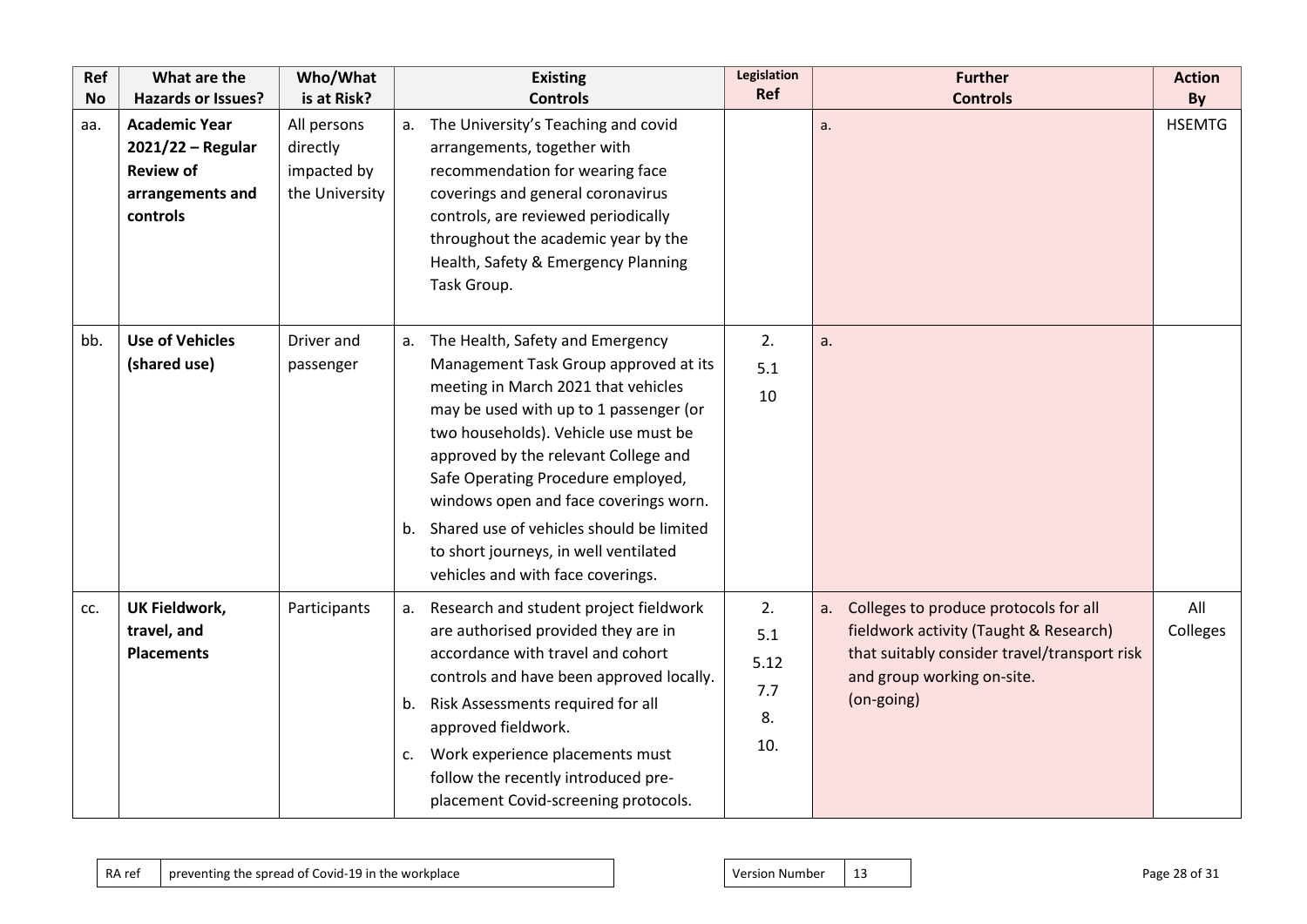| Ref       | What are the                                                                                                                                                      | Who/What                                                                                   | <b>Existing</b>                                                                                                                                                                                                                                                                                                                                                                                                                                                                                                                                                                                                                              | Legislation<br>Ref | <b>Further</b>                                                                                                            | <b>Action</b> |
|-----------|-------------------------------------------------------------------------------------------------------------------------------------------------------------------|--------------------------------------------------------------------------------------------|----------------------------------------------------------------------------------------------------------------------------------------------------------------------------------------------------------------------------------------------------------------------------------------------------------------------------------------------------------------------------------------------------------------------------------------------------------------------------------------------------------------------------------------------------------------------------------------------------------------------------------------------|--------------------|---------------------------------------------------------------------------------------------------------------------------|---------------|
| <b>No</b> | <b>Hazards or Issues?</b>                                                                                                                                         | is at Risk?                                                                                | <b>Controls</b><br>Continuation of Fieldwork and<br>d.<br>Placements will be considered as part of<br>the regular Reviews by the Task Group.                                                                                                                                                                                                                                                                                                                                                                                                                                                                                                 |                    | <b>Controls</b>                                                                                                           | By            |
| dd.       | <b>Overseas Travel,</b><br><b>Working and</b><br><b>Placements</b>                                                                                                | Participants                                                                               | International Travel recommenced in<br>October 2021. Further information is<br>available here:<br>https://www.bangor.ac.uk/hss/inflink/overs<br>eas.php.en<br>a. Overseas travel to unrestricted (FCDO)<br>countries and regions possible subject to<br>activity approval by the relevant College<br>/ Service.<br>Travel to Covid Red-Listed destinations<br>b.<br>will only be approved in exceptional<br>circumstances and be approved by a<br>member of the Executive.<br>International travel and placements may<br>c.<br>be authorised, subject to Covid<br>assessment and in line with the new<br>Placement Learning Covid protocols. | 4.<br>5.1<br>10.   |                                                                                                                           |               |
| ee.       | <b>Monitoring and</b><br><b>Review</b><br>Arrangements:<br><b>Establish critical</b><br>point monitoring<br>and overall review<br>of controls and<br>arrangements | All involved<br>Institutional<br>risk if<br>arrangements<br>fail to<br>safeguard<br>people | a. The Health, Safety and Emergency<br>Management Task Group will oversee<br>the implementation and monitoring of<br>Covid security and mitigation, including<br>outbreak contingency planning.<br>b. H&S Staff undertake regular inspections<br>on-site to assess and identify compliance<br>and behaviour. These are recorded and<br>actions taken where problems identified.                                                                                                                                                                                                                                                              | 5.1<br>7.7<br>10.  | Regular Reviews, per Academic Year<br>а.<br>2021/22 - Regular Review of<br>arrangements and controls, to be<br>scheduled. | <b>HSEMTG</b> |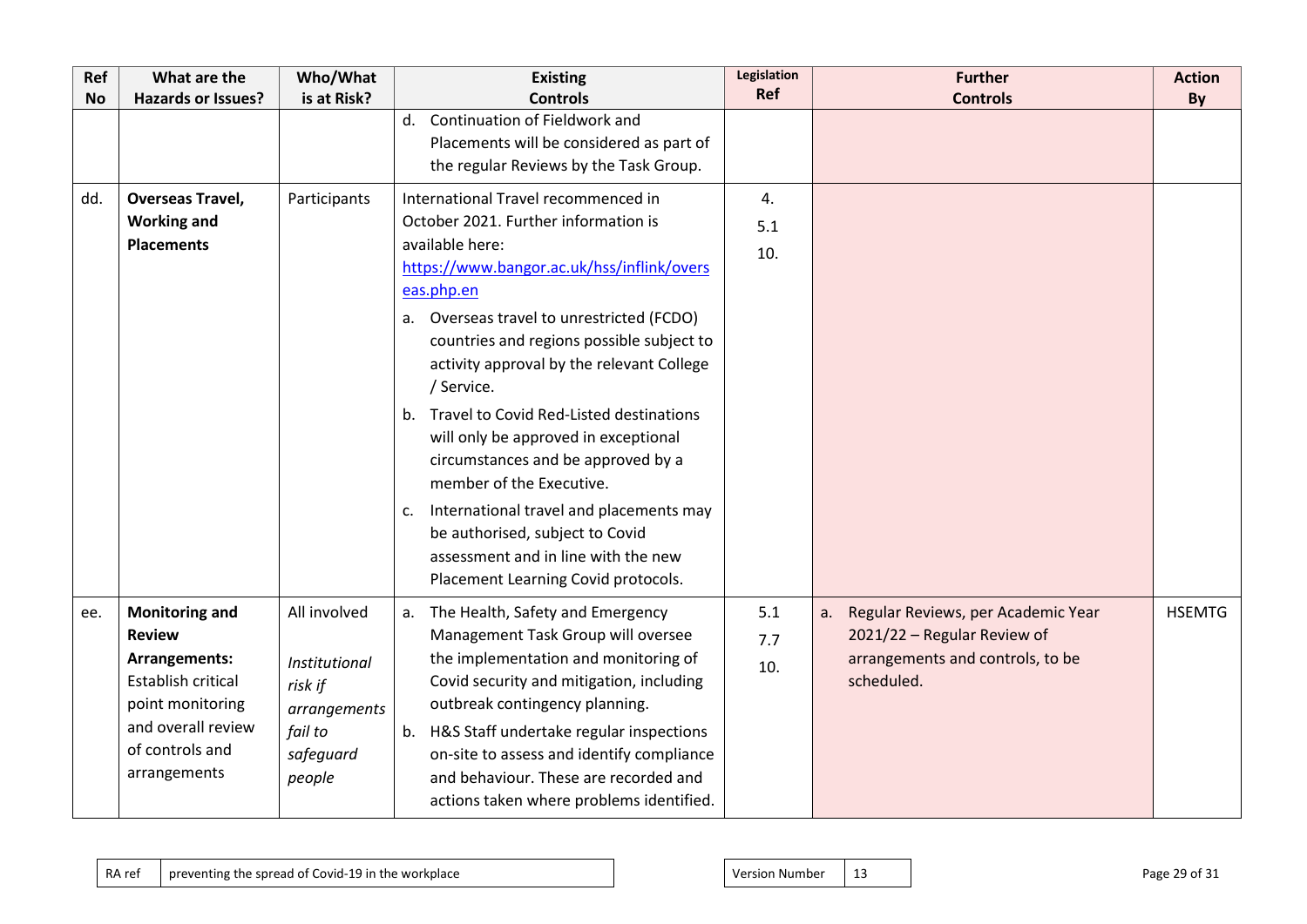| Ref       | What are the              | Who/What    | <b>Existing</b>                          | Legislation | <b>Further</b>  | <b>Action</b> |
|-----------|---------------------------|-------------|------------------------------------------|-------------|-----------------|---------------|
| <b>No</b> | <b>Hazards or Issues?</b> | is at Risk? | <b>Controls</b>                          | <b>Ref</b>  | <b>Controls</b> | By            |
|           |                           |             | Academic Year 2021/22 teaching and<br>ı. |             |                 |               |
|           |                           |             | associated arrangements will be          |             |                 |               |
|           |                           |             | regularly reviewed per Academic Year     |             |                 |               |
|           |                           |             | 2021/22 - Regular Review of              |             |                 |               |
|           |                           |             | arrangements and controls                |             |                 |               |

**Equality Impact Assessment to sit alongside.**

| Version | Date     | <b>Version</b> | Date       | Version | Date       | Version | Date       |
|---------|----------|----------------|------------|---------|------------|---------|------------|
| Initial | 14/05/20 | 4              | 26/09/20   |         | 12/01/2021 | 12      | 24/09/2021 |
|         | 16/06/20 |                | 05/10/2020 |         | 14/04/2021 | 13      | 25/02/2022 |
|         | 24/08/20 |                | 23/10/2020 | 10      | 08/06/2021 |         |            |
|         | 12/09/20 |                | 04/11/2020 | 11      | 25/08/2021 |         |            |

This risk assessment replaces the 'Management arrangements in response to Coronavirus (Covid-19) Risk assessment' which was first produced on 14<sup>th</sup> February 2020.

| Ref |         | Primary Welsh Government and UK Legislation and Guidance                                                                                                     |
|-----|---------|--------------------------------------------------------------------------------------------------------------------------------------------------------------|
| 1.  |         | All aspects come under the general requirements of Sections 2, 3, 4, 7 and 8 of the Health and Safety at Work etc. Act.                                      |
| 2.  |         | The Health Protection (Coronavirus Restrictions) (as amended) (Wales) Regulations 2020 (incl. Requirements to stay at home and not to gather, restriction on |
|     |         | travelling into Wales, wearing of face covering in certain indoor public places. Legislation also covers offences committed by bodies corporate etc. and     |
|     |         | individuals). Replacing . As amended (March 2022)                                                                                                            |
| 3.  |         | Labs and research-facilities: Coronavirus Workplace Guidance                                                                                                 |
| 4.  |         | The Health Protection (Coronavirus, International Travel) (Wales) Regulations 2020 (as amended)                                                              |
| 5.  |         | Keep Wales Safe: Covid-19 Guidance for Higher Education                                                                                                      |
|     | $\cdot$ | Health and Safety (undertake a suitable and sufficient risk assessment, employing the hierarchy of risk control)                                             |
|     | .2      | Extremely vulnerable or previously shielding staff, Page 8. (individual risk assessments)                                                                    |
|     | .3      | A Phased approach – Covid Secure (phased approach to resuming activities)                                                                                    |
|     | .4      | <b>Test Trace Protect</b>                                                                                                                                    |
|     | .5      | Wider campus services                                                                                                                                        |
|     | .6      | Gatherings                                                                                                                                                   |
|     | .7      | Use of face coverings                                                                                                                                        |